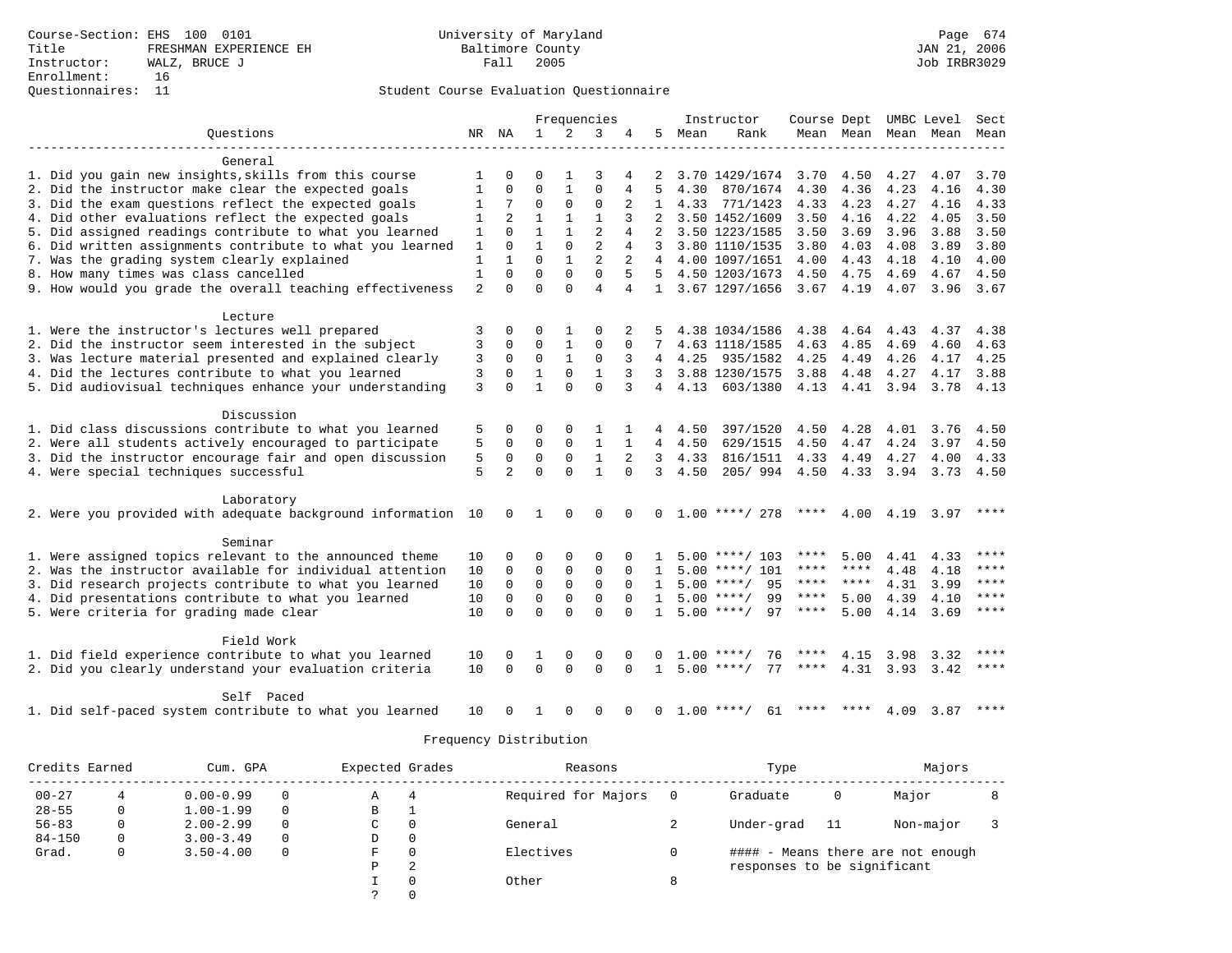|                                                           |              |                |                |                | Frequencies    |                |                |      | Instructor         | Course Dept UMBC Level |             |      |                          | Sect        |
|-----------------------------------------------------------|--------------|----------------|----------------|----------------|----------------|----------------|----------------|------|--------------------|------------------------|-------------|------|--------------------------|-------------|
| Ouestions                                                 |              | NR NA          | $\mathbf{1}$   | 2              | 3              | 4              | 5              | Mean | Rank               |                        |             |      | Mean Mean Mean Mean Mean |             |
|                                                           |              |                |                |                |                |                |                |      |                    |                        |             |      |                          |             |
| General                                                   |              |                |                |                |                |                |                |      |                    |                        |             |      |                          |             |
| 1. Did you gain new insights, skills from this course     | 1            |                | $\Omega$       | $\Omega$       | 7              | 11             | 8              |      | 4.04 1171/1674     | 4.04                   | 4.50        | 4.27 | 4.32                     | 4.04        |
| 2. Did the instructor make clear the expected goals       | $\mathbf{1}$ | $\Omega$       | $\Omega$       | 7              | 6              | 8              | 5              |      | 3.42 1531/1674     | 3.42                   | 4.36        | 4.23 | 4.26                     | 3.42        |
| 3. Did the exam questions reflect the expected goals      | 1            | 0              | $\overline{2}$ | 4              | 9              |                | 4              |      | 3.27 1330/1423     | 3.27                   | 4.23        | 4.27 | 4.36                     | 3.27        |
| 4. Did other evaluations reflect the expected goals       | 1            | 4              | $\overline{a}$ | 4              | 3              | 9              | $\overline{4}$ |      | 3.41 1484/1609     | 3.41                   | 4.16        | 4.22 | 4.23                     | 3.41        |
| 5. Did assigned readings contribute to what you learned   | 1            | 2              | $\mathbf 0$    | 4              | $\overline{4}$ | 10             | 6              |      | 3.75 1049/1585     | 3.75                   | 3.69        | 3.96 | 3.91                     | 3.75        |
| 6. Did written assignments contribute to what you learned | 1            | $\mathbf{1}$   | $\overline{2}$ | 4              | 9              | 8              | 2              |      | 3.16 1414/1535     | 3.16                   | 4.03        | 4.08 | 4.03                     | 3.16        |
| 7. Was the grading system clearly explained               | 1            | $\Omega$       | $\Omega$       | 3              | 6              | 7              | 10             |      | 3.92 1201/1651     | 3.92                   | 4.43        | 4.18 | 4.20                     | 3.92        |
| 8. How many times was class cancelled                     | $\mathbf{1}$ | $\Omega$       | $\Omega$       | 0              | $\mathbf 0$    | 7              | 19             |      | 4.73 987/1673      | 4.73                   | 4.75        | 4.69 | 4.67                     | 4.73        |
| 9. How would you grade the overall teaching effectiveness | 6            | $\Omega$       | $\Omega$       | $\overline{2}$ | 13             | 5              |                |      | 1 3.24 1482/1656   | 3.24 4.19              |             | 4.07 | 4.10                     | 3.24        |
| Lecture                                                   |              |                |                |                |                |                |                |      |                    |                        |             |      |                          |             |
| 1. Were the instructor's lectures well prepared           | 1            | 0              | 0              | 1              | $\mathbf 0$    |                | 18             | 4.62 | 738/1586           |                        |             |      | 4.48                     | 4.62        |
| 2. Did the instructor seem interested in the subject      | 1            | 0              | $\mathbf{1}$   | 0              | 0              |                | 19             |      |                    | 4.62                   | 4.64        | 4.43 | 4.76                     | 4.62        |
|                                                           |              |                |                |                |                | 6              |                |      | 4.62 1130/1585     | 4.62                   | 4.85        | 4.69 |                          |             |
| 3. Was lecture material presented and explained clearly   | 1            | 0              | 0              | 1              | 4              | 14             | 7              |      | 4.04 1114/1582     | 4.04                   | 4.49        | 4.26 | 4.35                     | 4.04        |
| 4. Did the lectures contribute to what you learned        | 1            | $\mathbf 0$    | $\mathbf{1}$   | $\mathbf 0$    | 5              | 12             | 8              |      | 4.00 1138/1575     | 4.00                   | 4.48        | 4.27 | 4.39                     | 4.00        |
| 5. Did audiovisual techniques enhance your understanding  | $\mathbf{1}$ | $\Omega$       | $\mathbf{1}$   | $\mathbf{1}$   | $\mathsf{R}$   | 9              | 7              | 3.77 | 894/1380           |                        | 3.77 4.41   | 3.94 | 4.03                     | 3.77        |
| Discussion                                                |              |                |                |                |                |                |                |      |                    |                        |             |      |                          |             |
| 1. Did class discussions contribute to what you learned   | 14           | 0              | 2              | 1              | 2              | 3              |                |      | 3.62 1122/1520     | 3.62                   | 4.28        | 4.01 | 4.03                     | 3.62        |
| 2. Were all students actively encouraged to participate   | 14           | 0              | $\overline{2}$ | $\mathbf{1}$   | 3              | 3              | 4              |      | 3.46 1318/1515     | 3.46                   | 4.47        | 4.24 | 4.28                     | 3.46        |
| 3. Did the instructor encourage fair and open discussion  | 14           | $\Omega$       | $\mathbf{1}$   | 2              | 3              | 5              | 2              |      | 3.38 1338/1511     | 3.38                   | 4.49        | 4.27 | 4.28                     | 3.38        |
| 4. Were special techniques successful                     | 14           | $\overline{4}$ | $\overline{a}$ | $\mathbf{1}$   | $\mathfrak{D}$ | $\overline{a}$ | $\overline{2}$ |      | 3.11 871/994       | 3.11 4.33              |             | 3.94 | 3.98                     | 3.11        |
|                                                           |              |                |                |                |                |                |                |      |                    |                        |             |      |                          |             |
| Laboratory                                                |              |                |                |                |                |                |                |      |                    |                        |             |      |                          |             |
| 2. Were you provided with adequate background information | 25           | 0              | 0              | 0              | $\mathbf 0$    | 1              | 1              |      | $4.50$ ****/ 278   | ****                   | 4.00        | 4.19 | 4.36                     | ****        |
| 4. Did the lab instructor provide assistance              | 25           | $\mathbf{1}$   | $\Omega$       | $\Omega$       | $\Omega$       | $\mathbf{1}$   | $\Omega$       |      | $4.00$ ****/ 259   | $***$ * * *            | 4.30        | 4.33 | 4.42                     | ****        |
|                                                           |              |                |                |                |                |                |                |      |                    |                        |             |      |                          |             |
| Seminar                                                   |              |                |                |                |                |                |                |      |                    |                        |             |      |                          |             |
| 1. Were assigned topics relevant to the announced theme   | 25           | 1              | $\Omega$       | 0              | $\mathbf 0$    | $\Omega$       | 1              |      | $5.00$ ****/ 103   | ****                   | 5.00        | 4.41 | 4.07                     |             |
| 2. Was the instructor available for individual attention  | 26           | $\mathbf 0$    | $\mathbf 0$    | $\mathsf 0$    | $\mathbf{1}$   | $\mathbf 0$    | $\Omega$       | 3.00 | $***/101$          | ****                   | ****        | 4.48 | 4.45                     | ****        |
| 4. Did presentations contribute to what you learned       | 25           | $\mathbf 0$    | $\mathbf 0$    | $\mathsf 0$    | $\mathsf 0$    | 1              | 1              | 4.50 | 99<br>$* * * * /$  | ****                   | 5.00        | 4.39 | 4.22                     | ****        |
| 5. Were criteria for grading made clear                   | 25           | $\Omega$       | $\Omega$       | $\Omega$       | $\mathbf{1}$   | $\Omega$       | $\mathbf{1}$   |      | $4.00$ ****/<br>97 | ****                   | 5.00        | 4.14 | 4.63                     | ****        |
| Field Work                                                |              |                |                |                |                |                |                |      |                    |                        |             |      |                          |             |
| 1. Did field experience contribute to what you learned    | 25           | 0              | 0              | $\Omega$       | $\Omega$       | 2              |                |      | 76<br>$4.00$ ****/ | ****                   | 4.15        | 3.98 | 3.97                     | ****        |
| 2. Did you clearly understand your evaluation criteria    | 25           | $\mathbf 0$    | $\Omega$       | 0              | $\mathbf 0$    | $\mathbf{1}$   | $\mathbf{1}$   |      | $4.50$ ****/<br>77 | ****                   | 4.31        | 3.93 | 4.20                     | ****        |
| 3. Was the instructor available for consultation          | 25           | $\mathbf{1}$   | $\mathbf 0$    | $\mathbf 0$    | $\mathbf{1}$   | $\mathbf 0$    | $\Omega$       |      | $3.00$ ****/<br>53 | $***$ * * *            | 4.57        | 4.45 | 4.50                     | $***$       |
| 4. To what degree could you discuss your evaluations      | 25           | $\mathbf{1}$   | $\Omega$       | $\Omega$       | $\Omega$       | $\mathbf{1}$   | $\Omega$       |      | $4.00$ ****/<br>48 | ****                   | 4.08        | 4.12 | 4.50                     | $***$       |
|                                                           |              |                |                |                |                |                |                |      |                    |                        |             |      |                          |             |
| Self Paced                                                |              |                |                |                |                |                |                |      |                    |                        |             |      |                          |             |
| 1. Did self-paced system contribute to what you learned   | 25           | 0              | 0              | $\Omega$       | 1              | 1              | 0              |      | $3.50$ ****/<br>61 |                        |             | 4.09 | 4.23                     |             |
| 2. Did study questions make clear the expected goal       | 25           | 0              | 0              | 0              | $\mathbf 0$    | 1              | $\mathbf{1}$   | 4.50 | $* * * * /$<br>52  | ****                   | ****        | 4.26 | 4.53                     | ****        |
| 3. Were your contacts with the instructor helpful         | 25           | $\mathbf 0$    | $\mathbf 0$    | $\mathbf 0$    | $\mathbf{1}$   | $\mathbf{1}$   | $\Omega$       | 3.50 | $***$ /<br>50      | $***$ * *              | $***$ *     | 4.44 | 4.42                     | ****        |
| 4. Was the feedback/tutoring by proctors helpful          | 25           | 1              | $\mathbf 0$    | 0              | $\mathbf{1}$   | $\Omega$       | $\Omega$       |      | $3.00$ ****/<br>35 | ****                   | $* * * * *$ | 4.36 | 4.63                     | $***$ * * * |
| 5. Were there enough proctors for all the students        | 25           | 1              | $\Omega$       | $\Omega$       | $\Omega$       | $\mathbf{1}$   | $\Omega$       |      | 31<br>$4.00$ ****/ | ****                   | $***$ *     | 4.34 | 4.50                     | ****        |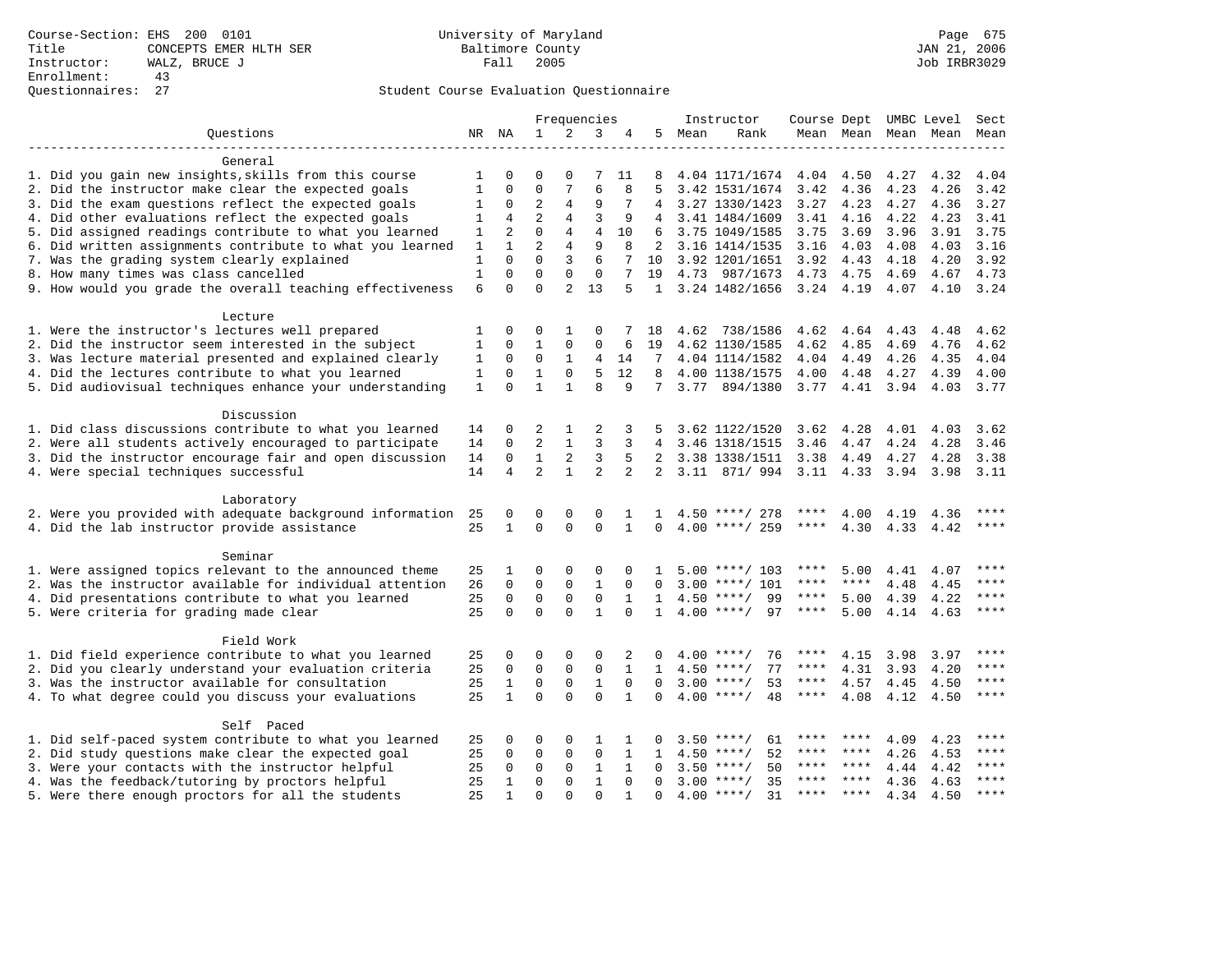|                    | Course-Section: EHS 200 0101 | University of Maryland                  | Page 675     |
|--------------------|------------------------------|-----------------------------------------|--------------|
| Title              | CONCEPTS EMER HLTH SER       | Baltimore County                        | JAN 21, 2006 |
| Instructor:        | WALZ, BRUCE J                | 2005<br>Fall                            | Job IRBR3029 |
| Enrollment:        | 43                           |                                         |              |
| Ouestionnaires: 27 |                              | Student Course Evaluation Ouestionnaire |              |

| Credits Earned |    | Cum. GPA      |          | Expected Grades |          | Reasons             |    | Type                        |    | Majors                            |     |
|----------------|----|---------------|----------|-----------------|----------|---------------------|----|-----------------------------|----|-----------------------------------|-----|
| $00 - 27$      |    | $0.00 - 0.99$ |          | Α               | 8        | Required for Majors |    | Graduate                    | 0  | Major                             |     |
| $28 - 55$      |    | $1.00 - 1.99$ |          | B               | 8        |                     |    |                             |    |                                   |     |
| $56 - 83$      | z. | $2.00 - 2.99$ |          | C               | -6       | General             |    | Under-grad                  | 27 | Non-major                         | -22 |
| $84 - 150$     | 6  | $3.00 - 3.49$ | 4        | D               | $\Omega$ |                     |    |                             |    |                                   |     |
| Grad.          |    | $3.50 - 4.00$ | $\Omega$ | F               | $\Omega$ | Electives           |    |                             |    | #### - Means there are not enough |     |
|                |    |               |          | Ρ               | 0        |                     |    | responses to be significant |    |                                   |     |
|                |    |               |          |                 | $\Omega$ | Other               | 16 |                             |    |                                   |     |
|                |    |               |          |                 |          |                     |    |                             |    |                                   |     |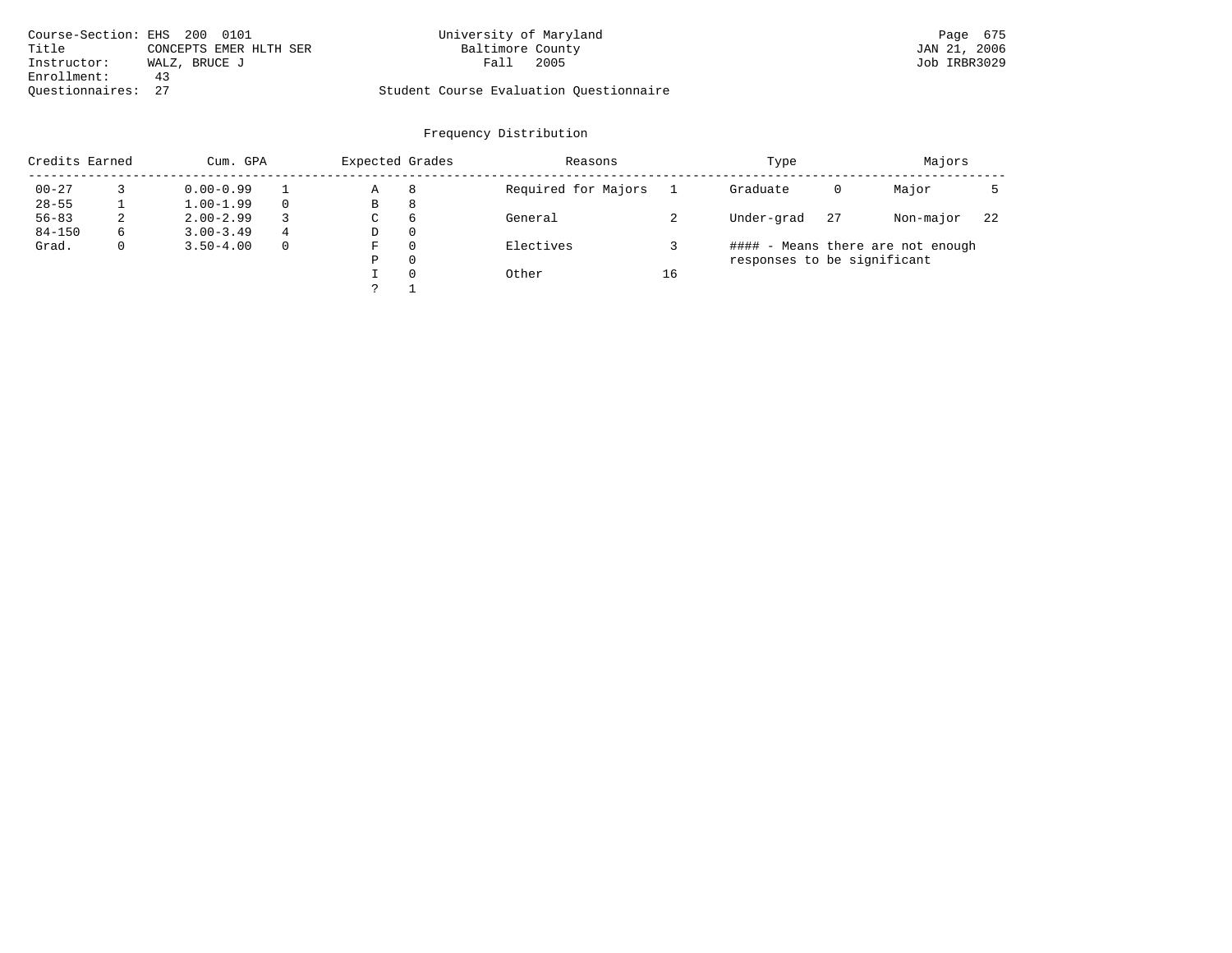|                                                           |          |                |                |             | Frequencies |          |    |      | Instructor       | Course Dept |           |      | UMBC Level | Sect        |
|-----------------------------------------------------------|----------|----------------|----------------|-------------|-------------|----------|----|------|------------------|-------------|-----------|------|------------|-------------|
| Ouestions                                                 | NR       | ΝA             |                | 2           | 3           | 4        | 5  | Mean | Rank             |             | Mean Mean | Mean | Mean       | Mean        |
| General                                                   |          |                |                |             |             |          |    |      |                  |             |           |      |            |             |
| 1. Did you gain new insights, skills from this course     |          | $\Omega$       | 0              | $\Omega$    |             |          |    |      | 4.14 1075/1674   | 4.14        | 4.50      | 4.27 | 4.26       | 4.14        |
| 2. Did the instructor make clear the expected goals       |          | $\Omega$       | $\Omega$       | $\Omega$    | $\Omega$    |          | 3  | 4.43 | 705/1674         | 4.43        | 4.36      | 4.23 | 4.21       | 4.43        |
| 3. Did the exam questions reflect the expected goals      |          | $\Omega$       | $\Omega$       | $\Omega$    | $\Omega$    |          | 5  | 4.63 | 431/1423         | 4.63        | 4.23      | 4.27 | 4.27       | 4.63        |
| 4. Did other evaluations reflect the expected goals       |          | 4              | 0              | $\Omega$    |             |          |    | 4.25 | 852/1609         | 4.25        | 4.16      | 4.22 | 4.27       | 4.25        |
| 5. Did assigned readings contribute to what you learned   | 0        | $\Omega$       | $\overline{2}$ | $\Omega$    | 4           |          |    |      | 2.88 1495/1585   | 2.88        | 3.69      | 3.96 | 3.95       | 2.88        |
| 6. Did written assignments contribute to what you learned | 0        | 7              | 0              | $\Omega$    | $\Omega$    | $\Omega$ |    |      | $5.00$ ****/1535 | $***$ * *   | 4.03      | 4.08 | 4.15       | $***$ * * * |
| 7. Was the grading system clearly explained               | 0        | $\Omega$       | 0              | $\Omega$    | $\Omega$    |          |    | 4.88 | 133/1651         | 4.88        | 4.43      | 4.18 | 4.16       | 4.88        |
| 8. How many times was class cancelled                     | 0        | $\Omega$       | $\Omega$       | $\Omega$    | $\Omega$    |          | 5  |      | 4.63 1114/1673   | 4.63        | 4.75      | 4.69 | 4.68       | 4.63        |
| 9. How would you grade the overall teaching effectiveness | $\Omega$ | <sup>n</sup>   |                | $\cap$      |             |          | 2. | 4.13 | 871/1656         | 4.13        | 4.19      | 4.07 | 4.07       | 4.13        |
| Lecture                                                   |          |                |                |             |             |          |    |      |                  |             |           |      |            |             |
| 1. Were the instructor's lectures well prepared           |          | $\Omega$       |                | $\Omega$    |             |          | б. | 4.75 | 496/1586         | 4.75        | 4.64      | 4.43 | 4.42       | 4.75        |
| 2. Did the instructor seem interested in the subject      | 0        | $\Omega$       | $\Omega$       | $\Omega$    | 0           | $\Omega$ | 8  | 5.00 | 1/1585           | 5.00        | 4.85      | 4.69 | 4.66       | 5.00        |
| 3. Was lecture material presented and explained clearly   | 0        | 0              | 0              | $\mathbf 0$ |             | 4        | 3  | 4.25 | 935/1582         | 4.25        | 4.49      | 4.26 | 4.26       | 4.25        |
| 4. Did the lectures contribute to what you learned        | 0        | $\Omega$       | 0              | $\Omega$    | 2           |          | 3  |      | 4.13 1080/1575   | 4.13        | 4.48      | 4.27 | 4.25       | 4.13        |
| 5. Did audiovisual techniques enhance your understanding  | 0        |                |                |             |             |          | ς  | 4.29 | 463/1380         | 4.29        | 4.41      | 3.94 | 4.01       | 4.29        |
| Discussion                                                |          |                |                |             |             |          |    |      |                  |             |           |      |            |             |
| 1. Did class discussions contribute to what you learned   | 4        | $\Omega$       | 0              | $\Omega$    |             |          |    | 4.00 | 810/1520         | 4.00        | 4.28      | 4.01 | 4.09       | 4.00        |
| 2. Were all students actively encouraged to participate   | 4        | $\mathbf 0$    | $\Omega$       | 0           |             |          |    | 4.25 | 898/1515         | 4.25        | 4.47      | 4.24 | 4.32       | 4.25        |
| 3. Did the instructor encourage fair and open discussion  | 4        | 0              | U              | $\Omega$    | 0           |          |    | 4.50 | 642/1511         | 4.50        | 4.49      | 4.27 | 4.34       | 4.50        |
| 4. Were special techniques successful                     | 4        | $\mathfrak{D}$ |                |             |             |          |    | 4.50 | 205/994          | 4.50        | 4.33      | 3.94 | 3.96       | 4.50        |

| Credits Earned |          | Cum. GPA      |   | Expected Grades |          | Reasons             |   | Type                        |   | Majors                            |  |
|----------------|----------|---------------|---|-----------------|----------|---------------------|---|-----------------------------|---|-----------------------------------|--|
| $00 - 27$      | $\Omega$ | $0.00 - 0.99$ |   | Α               |          | Required for Majors |   | Graduate                    | 0 | Major                             |  |
| $28 - 55$      | ᅩ        | $1.00 - 1.99$ |   | В               | 0        |                     |   |                             |   |                                   |  |
| $56 - 83$      |          | $2.00 - 2.99$ |   | $\sim$<br>◡     | 0        | General             |   | Under-grad                  | 8 | Non-major                         |  |
| $84 - 150$     |          | $3.00 - 3.49$ | 4 | D               | 0        |                     |   |                             |   |                                   |  |
| Grad.          | 0        | $3.50 - 4.00$ |   | F               | 0        | Electives           | 0 |                             |   | #### - Means there are not enough |  |
|                |          |               |   | Ρ               | 0        |                     |   | responses to be significant |   |                                   |  |
|                |          |               |   |                 | $\Omega$ | Other               |   |                             |   |                                   |  |
|                |          |               |   |                 |          |                     |   |                             |   |                                   |  |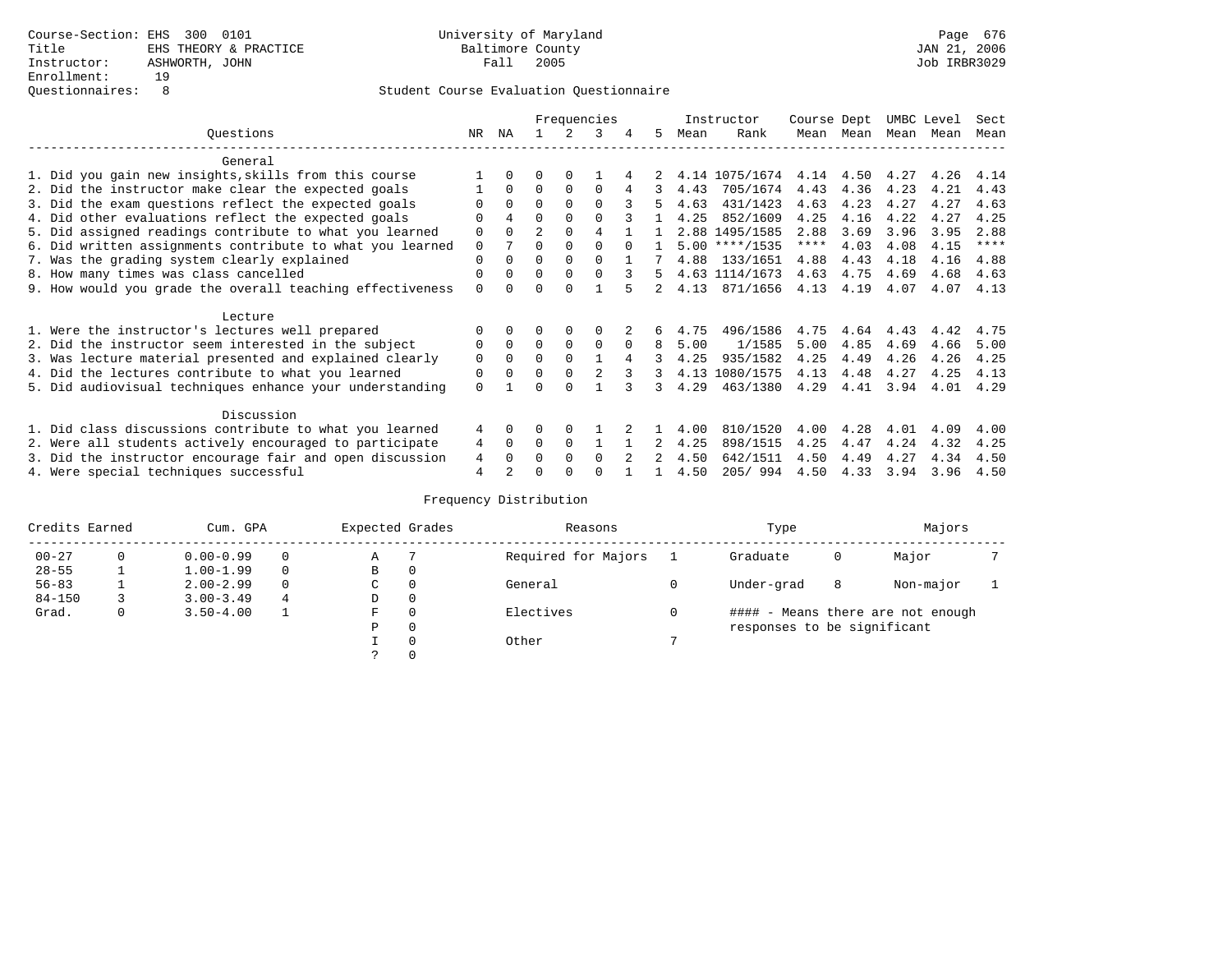|                                                                                                         |              |              |              |              | Frequencies       |                |              |              | Instructor           | Course Dept UMBC Level |              |              |              | Sect                   |
|---------------------------------------------------------------------------------------------------------|--------------|--------------|--------------|--------------|-------------------|----------------|--------------|--------------|----------------------|------------------------|--------------|--------------|--------------|------------------------|
| Questions                                                                                               |              | NR NA        | $\mathbf{1}$ | 2            | 3                 | 4              | 5            | Mean         | Rank                 |                        | Mean Mean    |              | Mean Mean    | Mean                   |
|                                                                                                         |              |              |              |              |                   |                |              |              |                      |                        |              |              |              |                        |
| General                                                                                                 |              |              |              |              |                   |                |              |              |                      |                        |              |              |              |                        |
| 1. Did you gain new insights, skills from this course                                                   | 0            | 0            | $\Omega$     | $\Omega$     | $\Omega$          | 7              | 13           | 4.65         | 419/1674             | 4.65                   | 4.50         | 4.27         | 4.26         | 4.65                   |
| 2. Did the instructor make clear the expected goals                                                     | $\mathbf{0}$ | $\mathbf 0$  | $\Omega$     | $\Omega$     | $\mathbf{1}$      | $\overline{4}$ | 15           | 4.70         | 338/1674             | 4.70                   | 4.36         | 4.23         | 4.21         | 4.70                   |
| 3. Did the exam questions reflect the expected goals                                                    | $\mathbf 0$  | $\mathbf 0$  | 0            | $\Omega$     | $\mathbf{1}$      | 7              | 12           | 4.55         | 517/1423             | 4.55                   | 4.23         | 4.27         | 4.27         | 4.55                   |
| 4. Did other evaluations reflect the expected goals                                                     | 0            | $\mathbf 0$  | $\mathbf 0$  | $\mathbf 0$  | $\mathbf{1}$      | 7              | 12           | 4.55         | 432/1609             | 4.55                   | 4.16         | 4.22         | 4.27         | 4.55                   |
| 5. Did assigned readings contribute to what you learned                                                 | $\mathbf 0$  | $\mathbf 0$  | $\mathbf 0$  | $\mathbf{1}$ | $\overline{2}$    | 7              | 10           | 4.30         | 512/1585             | 4.30                   | 3.69         | 3.96         | 3.95         | 4.30                   |
| 6. Did written assignments contribute to what you learned                                               | 0            | $\mathbf 0$  | $\mathbf 0$  | $\mathbf 0$  | 1                 | 6              | 13           | 4.60         | 283/1535             | 4.60                   | 4.03         | 4.08         | 4.15         | 4.60                   |
| 7. Was the grading system clearly explained                                                             | $\mathbf 0$  | $\Omega$     | $\Omega$     | $\mathbf{0}$ | $\mathbf 0$       | 6              | 14           | 4.70         | 298/1651             | 4.70                   | 4.43         | 4.18         | 4.16         | 4.70                   |
| 8. How many times was class cancelled                                                                   | $\mathbf{0}$ | $\mathbf{0}$ | $\mathbf 0$  | $\mathbf{0}$ | $\mathbf{0}$      | $\Omega$       | 20           | 5.00         | 1/1673               | 5.00                   | 4.75         | 4.69         | 4.68         | 5.00                   |
| 9. How would you grade the overall teaching effectiveness                                               | 5            | $\mathbf{1}$ | $\Omega$     | $\Omega$     | $\Omega$          | 4              | 10           | 4.71         | 214/1656             | 4.71                   | 4.19         | 4.07         | 4.07         | 4.71                   |
|                                                                                                         |              |              |              |              |                   |                |              |              |                      |                        |              |              |              |                        |
| Lecture                                                                                                 |              | $\mathbf 0$  | 0            | 0            |                   | 2              |              |              |                      |                        |              |              |              |                        |
| 1. Were the instructor's lectures well prepared<br>2. Did the instructor seem interested in the subject | 1<br>2       | $\mathbf 0$  | 0            | 0            | 1<br>$\mathbf{0}$ | 3              | 16<br>15     | 4.79<br>4.83 | 431/1586<br>737/1585 | 4.79<br>4.83           | 4.64         | 4.43<br>4.69 | 4.42<br>4.66 | 4.79<br>4.83           |
| 3. Was lecture material presented and explained clearly                                                 | 2            | $\mathbf 0$  | $\mathbf 0$  | $\mathbf 0$  | 0                 | 5              | 13           | 4.72         | 353/1582             | 4.72                   | 4.85<br>4.49 | 4.26         | 4.26         | 4.72                   |
| 4. Did the lectures contribute to what you learned                                                      | 2            | $\mathbf 0$  | $\mathbf 0$  | 0            | $\mathbf{1}$      | 4              | 13           | 4.67         | 495/1575             | 4.67                   | 4.48         | 4.27         | 4.25         | 4.67                   |
| 5. Did audiovisual techniques enhance your understanding                                                | 3            | $\mathbf{1}$ | $\mathbf{1}$ | $\mathbf{1}$ | $\overline{a}$    | $\overline{a}$ | 10           | 4.19         | 549/1380             | 4.19                   | 4.41         | 3.94         | 4.01         | 4.19                   |
|                                                                                                         |              |              |              |              |                   |                |              |              |                      |                        |              |              |              |                        |
| Discussion                                                                                              |              |              |              |              |                   |                |              |              |                      |                        |              |              |              |                        |
| 1. Did class discussions contribute to what you learned                                                 | 11           | 0            | 0            | 0            | 0                 | 3              | 6            | 4.67         | 295/1520             | 4.67                   | 4.28         | 4.01         | 4.09         | 4.67                   |
| 2. Were all students actively encouraged to participate                                                 | 11           | $\mathbf 0$  | $\mathbf 0$  | $\mathbf 0$  | $\mathbf{1}$      | 2              | 6            | 4.56         | 586/1515             | 4.56                   | 4.47         | 4.24         | 4.32         | 4.56                   |
| 3. Did the instructor encourage fair and open discussion                                                | 11           | $\mathbf 0$  | $\mathbf 0$  | $\mathbf{0}$ | $\overline{2}$    | $\overline{2}$ | 5            | 4.33         | 816/1511             | 4.33                   | 4.49         | 4.27         | 4.34         | 4.33                   |
| 4. Were special techniques successful                                                                   | 11           | $\Omega$     | $\Omega$     | $\Omega$     | $\mathbf{1}$      | 3              | 5            | 4.44         | 254/994              | 4.44                   | 4.33         | 3.94         | 3.96         | 4.44                   |
|                                                                                                         |              |              |              |              |                   |                |              |              |                      |                        |              |              |              |                        |
| Laboratory                                                                                              |              |              |              |              |                   |                |              |              |                      |                        |              |              |              |                        |
| 1. Did the lab increase understanding of the material                                                   | 19           | 0            | 0            | 0            | 0                 | $\Omega$       | $\mathbf{1}$ |              | $5.00$ ****/ 265     | ****                   | 4.60         | 4.23         | 4.26         | ****                   |
| 2. Were you provided with adequate background information                                               | 19           | $\mathbf 0$  | $\mathbf 0$  | $\mathbf 0$  | $\mathbf{0}$      | $\Omega$       | 1            |              | $5.00$ ****/ 278     | ****                   | 4.00         | 4.19         | 4.24         |                        |
| 3. Were necessary materials available for lab activities                                                | 19           | $\mathbf 0$  | $\mathbf 0$  | $\mathbf{0}$ | $\mathbf 0$       | $\Omega$       | 1            |              | $5.00$ ****/ 260     | ****                   | 4.50         | 4.46         | 4.49         | $***$ * * *            |
| 4. Did the lab instructor provide assistance                                                            | 19           | $\Omega$     | $\mathbf 0$  | $\mathsf 0$  | $\mathsf 0$       | $\Omega$       | $\mathbf{1}$ |              | $5.00$ ****/ 259     | ****                   | 4.30         | 4.33         | 4.33         | $***$                  |
| 5. Were requirements for lab reports clearly specified                                                  | 19           | $\mathbf 0$  | $\mathbf 0$  | $\Omega$     | $\mathbf 0$       | $\Omega$       | $\mathbf{1}$ |              | $5.00$ ****/ 233     | ****                   | 4.25         | 4.20         | 4.18         | ****                   |
|                                                                                                         |              |              |              |              |                   |                |              |              |                      |                        |              |              |              |                        |
| Seminar                                                                                                 |              |              |              |              |                   |                |              |              |                      |                        |              |              |              |                        |
| 1. Were assigned topics relevant to the announced theme                                                 | 18           | $\mathbf 0$  | 0            | $\mathbf{0}$ | 0                 | 1              | 1            |              | $4.50$ ****/ 103     | ****                   | 5.00         | 4.41         | 4.10         |                        |
| 2. Was the instructor available for individual attention                                                | 18           | $\mathbf 0$  | $\mathbf 0$  | $\mathbf{0}$ | $\mathbf 0$       | 1              | 1            | 4.50         | $***/101$            | ****                   | ****         | 4.48         | 4.30         | $***$                  |
| 3. Did research projects contribute to what you learned                                                 | 18           | $\mathbf 0$  | $\mathbf 0$  | $\mathsf 0$  | $\mathbf 0$       | $\mathbf{1}$   | $\mathbf{1}$ |              | $4.50$ ****/<br>95   | ****                   | $***$ * * *  | 4.31         | 3.91         | ****                   |
| 4. Did presentations contribute to what you learned                                                     | 18           | $\mathbf 0$  | $\mathbf 0$  | $\mathbf 0$  | $\mathbf 0$       | $\mathbf{1}$   | $\mathbf{1}$ | 4.50         | 99<br>$***$ /        | $***$ * *              | 5.00         | 4.39         | 4.29         | $\star\star\star\star$ |
| 5. Were criteria for grading made clear                                                                 | 18           | $\mathbf 0$  | $\mathbf 0$  | $\Omega$     | $\mathbf{1}$      | 0              | $\mathbf{1}$ |              | $4.00$ ****/<br>97   | $***$ * * *            | 5.00         | 4.14         | 3.48         | $***$                  |
|                                                                                                         |              |              |              |              |                   |                |              |              |                      |                        |              |              |              |                        |
| Field Work<br>1. Did field experience contribute to what you learned                                    | 19           | $\mathbf 0$  | 0            | 0            | $\Omega$          | $\Omega$       | $\mathbf{1}$ |              | $5.00$ ****/<br>76   | ****                   |              | 3.98         |              | $***$                  |
| 2. Did you clearly understand your evaluation criteria                                                  | 19           | $\mathbf 0$  | $\mathbf 0$  | $\mathbf 0$  | $\mathbf 0$       | $\Omega$       | $\mathbf{1}$ | 5.00         | 77<br>$***$ /        | ****                   | 4.15<br>4.31 | 3.93         | 4.03<br>3.70 | ****                   |
| 3. Was the instructor available for consultation                                                        | 19           | $\mathbf{0}$ | $\mathbf 0$  | $\mathsf 0$  | $\mathbf 0$       | $\mathbf 0$    | $\mathbf{1}$ | 5.00         | $***/$<br>53         | ****                   | 4.57         |              | 3.87         | $***$                  |
| 4. To what degree could you discuss your evaluations                                                    | 19           | $\mathbf 0$  | $\mathbf 0$  | $\mathbf 0$  | $\mathbf 0$       | $\mathbf 0$    | $\mathbf{1}$ |              | $5.00$ ****/<br>48   | $***$ * * *            | 4.08         | 4.45<br>4.12 | 3.67         | $***$                  |
| 5. Did conferences help you carry out field activities                                                  | 19           | $\Omega$     | $\mathbf 0$  | $\Omega$     | $\Omega$          | $\Omega$       | 1            | 5.00         | $***$ /<br>49        | ****                   | 4.00         | 4.27         | 3.27         | $***$                  |
|                                                                                                         |              |              |              |              |                   |                |              |              |                      |                        |              |              |              |                        |
| Self Paced                                                                                              |              |              |              |              |                   |                |              |              |                      |                        |              |              |              |                        |
| 1. Did self-paced system contribute to what you learned                                                 | 19           | $\mathbf 0$  | 0            | $\mathbf 0$  | $\Omega$          | $\Omega$       | -1.          |              | $5.00$ ****/<br>61   |                        | ****         | 4.09         | 3.20         | ****                   |
| 2. Did study questions make clear the expected goal                                                     | 19           | $\mathbf 0$  | 0            | $\mathsf 0$  | $\mathbf 0$       | $\mathbf{0}$   | 1            | 5.00         | $***$ /<br>52        | ****                   | $***$ *      | 4.26         | 3.50         | ****                   |
| 3. Were your contacts with the instructor helpful                                                       | 19           | $\mathsf 0$  | $\mathbf 0$  | $\mathsf 0$  | $\mathbf 0$       | $\mathbf 0$    | 1            | 5.00         | 50<br>$***/$         | ****                   | $* * * *$    | 4.44         | 3.82         | ****                   |
| 4. Was the feedback/tutoring by proctors helpful                                                        | 19           | $\mathbf 0$  | $\mathbf 0$  | $\mathbf 0$  | $\mathbf 0$       | $\Omega$       | $\mathbf{1}$ | 5.00         | $***/$<br>35         | ****                   | ****         | 4.36         | 3.29         | ****                   |
| 5. Were there enough proctors for all the students                                                      | 19           | $\Omega$     | $\Omega$     | $\Omega$     | $\Omega$          | $\Omega$       | $\mathbf{1}$ |              | $5.00$ ****/<br>31   | $***$ * *              | ****         | 4.34         | 4.29         | ****                   |
|                                                                                                         |              |              |              |              |                   |                |              |              |                      |                        |              |              |              |                        |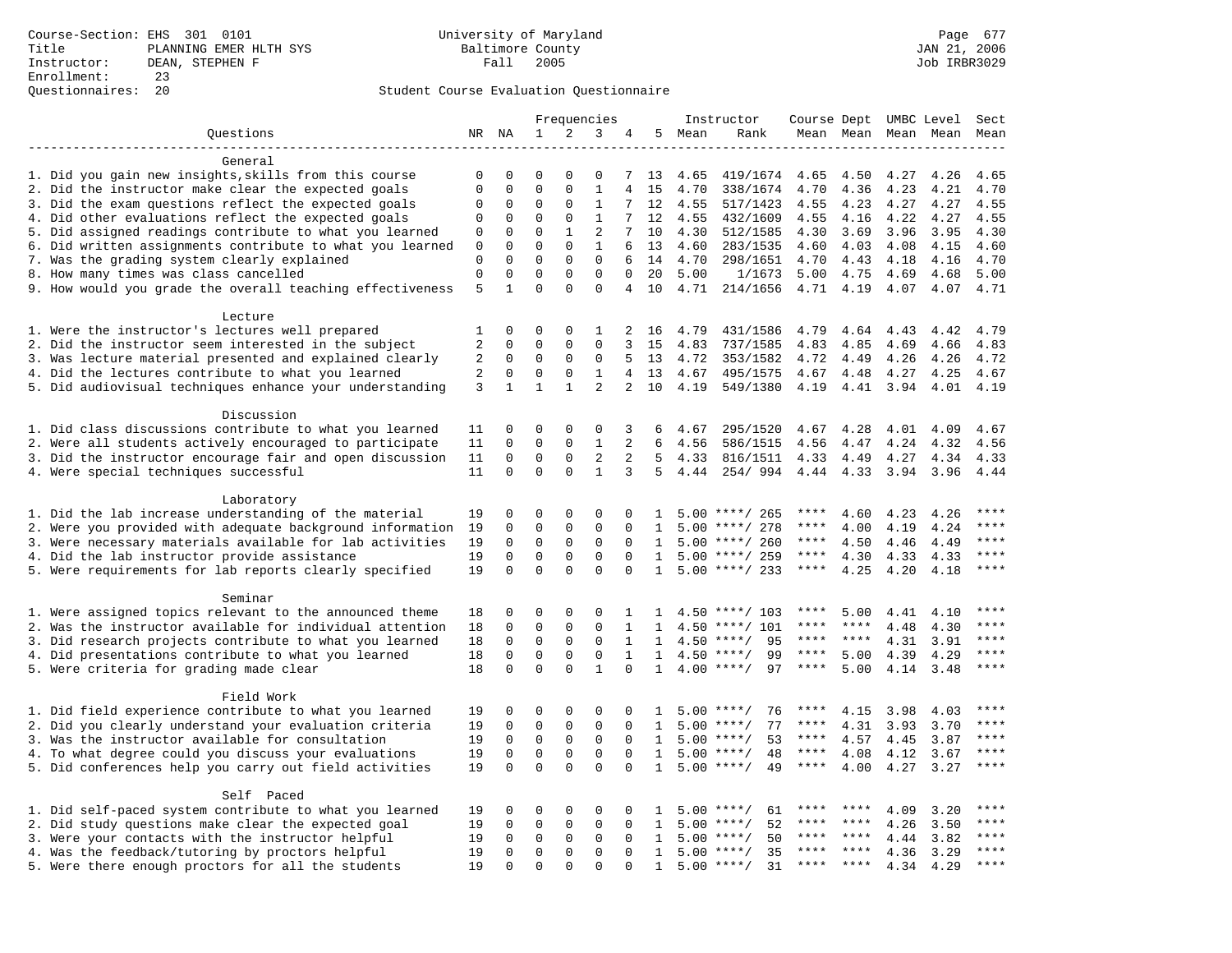| Course-Section: EHS 301 0101 |                        | University of Maryland                  | Page 677     |
|------------------------------|------------------------|-----------------------------------------|--------------|
| Title                        | PLANNING EMER HLTH SYS | Baltimore County                        | JAN 21, 2006 |
| Instructor:                  | DEAN, STEPHEN F        | 2005<br>Fall                            | Job IRBR3029 |
| Enrollment:                  | 23                     |                                         |              |
| Ouestionnaires: 20           |                        | Student Course Evaluation Ouestionnaire |              |

| Credits Earned |   | Cum. GPA      |    | Expected Grades |          | Reasons             |    | Type                        |    | Majors                            |    |
|----------------|---|---------------|----|-----------------|----------|---------------------|----|-----------------------------|----|-----------------------------------|----|
| $00 - 27$      |   | $0.00 - 0.99$ |    | Α               | - 11     | Required for Majors |    | Graduate                    | 0  | Major                             | 19 |
| $28 - 55$      |   | $1.00 - 1.99$ |    | В               |          |                     |    |                             |    |                                   |    |
| $56 - 83$      |   | $2.00 - 2.99$ | 2  | C               | -2       | General             |    | Under-grad                  | 20 | Non-major                         |    |
| $84 - 150$     | 8 | $3.00 - 3.49$ | 9  | D               | $\Omega$ |                     |    |                             |    |                                   |    |
| Grad.          | 0 | $3.50 - 4.00$ | -2 | F               | $\Omega$ | Electives           |    |                             |    | #### - Means there are not enough |    |
|                |   |               |    | Ρ               | $\Omega$ |                     |    | responses to be significant |    |                                   |    |
|                |   |               |    |                 | $\Omega$ | Other               | 20 |                             |    |                                   |    |
|                |   |               |    |                 | $\Omega$ |                     |    |                             |    |                                   |    |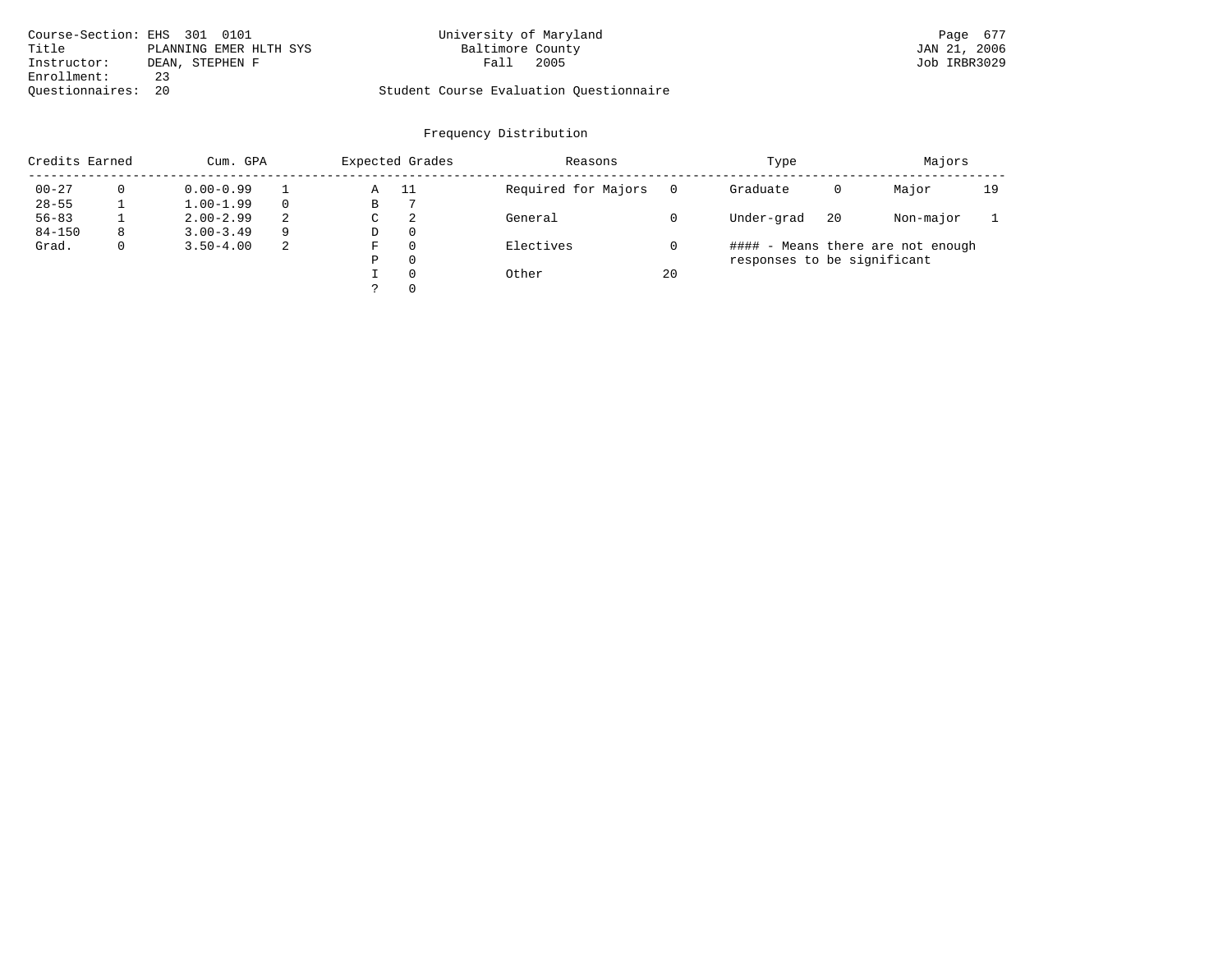|                                                           |              |                         |                         |                             | Frequencies              |                |                |      | Instructor         | Course Dept UMBC Level |           |      |           | Sect                |
|-----------------------------------------------------------|--------------|-------------------------|-------------------------|-----------------------------|--------------------------|----------------|----------------|------|--------------------|------------------------|-----------|------|-----------|---------------------|
| Questions                                                 |              | NR NA                   | $\mathbf{1}$            | 2                           | 3                        | 4              | 5              | Mean | Rank               |                        | Mean Mean |      | Mean Mean | Mean                |
|                                                           |              |                         |                         |                             |                          |                |                |      |                    |                        |           |      |           |                     |
| General                                                   |              |                         |                         |                             |                          |                |                |      |                    |                        |           |      |           |                     |
| 1. Did you gain new insights, skills from this course     | 0            | 0                       | $\Omega$                | $\Omega$                    | $\Omega$                 | 2              | 12             | 4.86 | 195/1674           | 4.86                   | 4.50      | 4.27 | 4.26      | 4.86                |
| 2. Did the instructor make clear the expected goals       | $\mathbf{0}$ | $\mathbf 0$             | $\mathbf 0$             | $\mathbf{0}$                | $\overline{2}$           | $\overline{4}$ | 8              | 4.43 | 705/1674           | 4.43                   | 4.36      | 4.23 | 4.21      | 4.43                |
| 3. Did the exam questions reflect the expected goals      | 0            | $\mathbf 0$             | 0                       | $\mathbf 0$                 | 4                        | 3              | 7              | 4.21 | 878/1423           | 4.21                   | 4.23      | 4.27 | 4.27      | 4.21                |
| 4. Did other evaluations reflect the expected goals       | $\mathbf 0$  | 2                       | $\Omega$                | $\Omega$                    | $\overline{4}$           | 2              | 6              | 4.17 | 963/1609           | 4.17                   | 4.16      | 4.22 | 4.27      | 4.17                |
| 5. Did assigned readings contribute to what you learned   | $\mathbf 0$  | $\mathbf 0$             | $\mathbf 0$             | $\mathbf 0$                 | $\mathbf{1}$             | 3              | 10             | 4.64 | 238/1585           | 4.64                   | 3.69      | 3.96 | 3.95      | 4.64                |
| 6. Did written assignments contribute to what you learned | 1            | $\mathbf 1$             | $\mathbf 0$             | $\mathbf{1}$                | 4                        | 2              | 5              |      | 3.92 1006/1535     | 3.92                   | 4.03      | 4.08 | 4.15      | 3.92                |
| 7. Was the grading system clearly explained               | $\mathbf 0$  | $\Omega$                | $\Omega$                | $\overline{2}$              | 1                        | 4              | $7^{\circ}$    |      | 4.14 988/1651      | 4.14 4.43              |           | 4.18 | 4.16      | 4.14                |
| 8. How many times was class cancelled                     | $\mathbf{1}$ | $\mathbf 0$<br>$\Omega$ | $\mathbf 0$<br>$\Omega$ | $\mathbf 0$<br>$\mathbf{1}$ | $\mathbf{1}$<br>$\Omega$ | 9<br>5         | 3              |      | 4.15 1491/1673     | 4.15                   | 4.75      | 4.69 | 4.68      | 4.15                |
| 9. How would you grade the overall teaching effectiveness | $\mathbf{0}$ |                         |                         |                             |                          |                | 8              | 4.43 | 493/1656           | 4.43                   | 4.19      | 4.07 | 4.07      | 4.43                |
| Lecture                                                   |              |                         |                         |                             |                          |                |                |      |                    |                        |           |      |           |                     |
| 1. Were the instructor's lectures well prepared           | $\mathbf 0$  | $\mathbf 0$             | $\mathbf 0$             | 1                           | 0                        |                | 1 12           | 4.71 | 581/1586           | 4.71                   | 4.64      | 4.43 | 4.42      | 4.71                |
| 2. Did the instructor seem interested in the subject      | $\mathbf{0}$ | $\mathbf 0$             | $\mathbf 0$             | $\mathbf{0}$                | $\mathbf 0$              | 0              | 14             | 5.00 | 1/1585             | 5.00                   | 4.85      | 4.69 | 4.66      | 5.00                |
| 3. Was lecture material presented and explained clearly   | 0            | $\mathbf 0$             | 0                       | $\mathbf 0$                 | 1                        | 2              | 11             | 4.71 | 366/1582           | 4.71                   | 4.49      | 4.26 | 4.26      | 4.71                |
| 4. Did the lectures contribute to what you learned        | $\mathbf 0$  | $\mathbf 0$             | 0                       | $\mathbf 0$                 | $\Omega$                 | 2              | 12             | 4.86 | 225/1575           | 4.86                   | 4.48      | 4.27 | 4.25      | 4.86                |
| 5. Did audiovisual techniques enhance your understanding  | $\mathbf 0$  | $\mathbf 0$             | $\mathbf{1}$            | $\Omega$                    | $\mathbf{1}$             | $\overline{2}$ | 10             | 4.43 | 363/1380           | 4.43                   | 4.41      | 3.94 | 4.01      | 4.43                |
|                                                           |              |                         |                         |                             |                          |                |                |      |                    |                        |           |      |           |                     |
| Discussion                                                |              |                         |                         |                             |                          |                |                |      |                    |                        |           |      |           |                     |
| 1. Did class discussions contribute to what you learned   | 8            | $\mathbf 0$             | 1                       | $\mathbf 0$                 | 0                        | 2              | 3              | 4.00 | 810/1520           | 4.00                   | 4.28      | 4.01 | 4.09      | 4.00                |
| 2. Were all students actively encouraged to participate   | 8            | $\mathbf 0$             | $\mathbf 0$             | $\mathbf 0$                 | $\mathbf{1}$             | $\mathbf{1}$   | $\overline{4}$ | 4.50 | 629/1515           | 4.50                   | 4.47      | 4.24 | 4.32      | 4.50                |
| 3. Did the instructor encourage fair and open discussion  | 8            | 0                       | $\mathbf 0$             | $\mathbf 0$                 | $1\,$                    | 1              | 4              | 4.50 | 642/1511           | 4.50                   | 4.49      | 4.27 | 4.34      | 4.50                |
| 4. Were special techniques successful                     | 8            | $\mathbf{1}$            | $\Omega$                | $\Omega$                    | $\mathbf{1}$             | $\overline{2}$ | 2              | 4.20 | 390/994            | 4.20                   | 4.33      | 3.94 | 3.96      | 4.20                |
|                                                           |              |                         |                         |                             |                          |                |                |      |                    |                        |           |      |           |                     |
| Laboratory                                                |              |                         |                         |                             |                          |                |                |      |                    |                        |           |      |           |                     |
| 1. Did the lab increase understanding of the material     | 13           | $\Omega$                | 0                       | 0                           | 0                        | $\Omega$       | $\mathbf{1}$   |      | $5.00$ ****/ 265   | ****                   | 4.60      | 4.23 | 4.26      |                     |
| 2. Were you provided with adequate background information | 13           | $\mathbf 0$             | $\mathbf 0$             | $\mathbf 0$                 | $\mathbf 0$              | $\mathbf 0$    | 1              |      | $5.00$ ****/ 278   | $***$ * * *            | 4.00      | 4.19 | 4.24      | ****                |
| 3. Were necessary materials available for lab activities  | 13           | $\mathbf 0$             | $\mathbf 0$             | $\mathbf 0$                 | $\mathbf 0$              | $\mathbf 0$    | 1              |      | $5.00$ ****/ 260   | $***$ * * *            | 4.50      | 4.46 | 4.49      | $***$               |
| 4. Did the lab instructor provide assistance              | 13           | $\mathbf 0$             | $\mathbf 0$             | $\mathbf{0}$                | $\mathbf{0}$             | $\Omega$       | $\mathbf{1}$   |      | $5.00$ ****/ 259   | ****                   | 4.30      | 4.33 | 4.33      | $***$ * * *         |
| 5. Were requirements for lab reports clearly specified    | 13           | $\Omega$                | $\Omega$                | $\Omega$                    | $\Omega$                 | $\Omega$       | $\mathbf{1}$   |      | $5.00$ ****/ 233   | $***$ * * *            | 4.25      | 4.20 | 4.18      | * * * *             |
|                                                           |              |                         |                         |                             |                          |                |                |      |                    |                        |           |      |           |                     |
| Seminar                                                   |              |                         |                         |                             |                          |                |                |      |                    |                        |           |      |           |                     |
| 1. Were assigned topics relevant to the announced theme   | 13           | 0                       | 0                       | $\mathsf 0$                 | $\Omega$                 | $\Omega$       |                |      | $5.00$ ****/ 103   | ****                   | 5.00      | 4.41 | 4.10      | ****<br>****        |
| 2. Was the instructor available for individual attention  | 13           | $\mathbf 0$             | 0                       | $\mathsf 0$                 | $\mathbf 0$              | 0              | 1              | 5.00 | $***/101$          | ****                   | ****      | 4.48 | 4.30      | ****                |
| 3. Did research projects contribute to what you learned   | 13           | $\mathbf 0$             | $\mathbf 0$             | $\mathsf 0$                 | $\mathbf 0$              | $\mathbf 0$    | 1              |      | 95<br>$5.00$ ****/ | $***$ * * *            | ****      | 4.31 | 3.91      |                     |
| 4. Did presentations contribute to what you learned       | 13           | $\mathbf 0$             | $\mathbf 0$             | $\mathbf 0$                 | 0                        | $\Omega$       | 1              | 5.00 | $***/$<br>99       | $***$ * *              | 5.00      | 4.39 | 4.29      | $***$ * * *<br>**** |
| 5. Were criteria for grading made clear                   | 13           | $\mathbf 0$             | $\Omega$                | $\Omega$                    | $\Omega$                 | $\Omega$       | $\mathbf{1}$   |      | $5.00$ ****/<br>97 | ****                   | 5.00      | 4.14 | 3.48      |                     |
| Field Work                                                |              |                         |                         |                             |                          |                |                |      |                    |                        |           |      |           |                     |
| 1. Did field experience contribute to what you learned    | 13           | $\Omega$                | $\Omega$                | $\Omega$                    | $\Omega$                 | $\Omega$       | $\mathbf{1}$   |      | $5.00$ ****/<br>76 | ****                   | 4.15      | 3.98 | 4.03      | ****                |
| 2. Did you clearly understand your evaluation criteria    | 13           | $\mathbf 0$             | $\mathbf 0$             | $\mathbf 0$                 | $\mathbf 0$              | $\mathbf 0$    | 1              | 5.00 | 77<br>$***/$       | ****                   | 4.31      | 3.93 | 3.70      | $***$               |
| 3. Was the instructor available for consultation          | 13           | $\mathbf 0$             | $\mathbf 0$             | 0                           | 0                        | $\mathbf 0$    | 1              | 5.00 | $***/$<br>53       | ****                   | 4.57      | 4.45 | 3.87      | ****                |
| 4. To what degree could you discuss your evaluations      | 13           | $\mathbf 0$             | $\mathbf 0$             | $\mathbf{0}$                | $\mathbf 0$              | $\Omega$       | 1              |      | $5.00$ ****/<br>48 | $***$ * *              | 4.08      | 4.12 | 3.67      | $***$               |
| 5. Did conferences help you carry out field activities    | 13           | $\Omega$                | $\Omega$                | $\Omega$                    | $\Omega$                 | $\Omega$       | $\mathbf{1}$   | 5.00 | $* * * * /$<br>49  | $***$ * * *            | 4.00      | 4.27 | 3.27      | $***$               |
|                                                           |              |                         |                         |                             |                          |                |                |      |                    |                        |           |      |           |                     |
| Self Paced                                                |              |                         |                         |                             |                          |                |                |      |                    |                        |           |      |           |                     |
| 1. Did self-paced system contribute to what you learned   | 13           | 0                       | 0                       | $\mathsf 0$                 | $\Omega$                 | $\Omega$       | $\mathbf{1}$   |      | 61<br>$5.00$ ****/ | ****                   | ****      | 4.09 | 3.20      | $***$ * * *         |
| 2. Did study questions make clear the expected goal       | 13           | $\mathbf 0$             | $\mathbf 0$             | $\mathbf 0$                 | $\mathbf 0$              | $\mathbf{0}$   | 1              | 5.00 | $***/$<br>52       | ****                   | $* * * *$ | 4.26 | 3.50      | ****                |
| 3. Were your contacts with the instructor helpful         | 13           | $\mathbf 0$             | $\mathbf 0$             | $\mathbf 0$                 | $\mathbf 0$              | $\Omega$       | 1              | 5.00 | 50<br>$***$ /      | ****                   | ****      | 4.44 | 3.82      | ****                |
| 4. Was the feedback/tutoring by proctors helpful          | 13           | $\mathbf 0$             | $\mathbf 0$             | $\mathbf 0$                 | $\mathbf 0$              | $\Omega$       | $\mathbf{1}$   | 5.00 | 35<br>$***/$       |                        |           | 4.36 | 3.29      | ****                |
| 5. Were there enough proctors for all the students        | 13           | $\mathbf 0$             | $\Omega$                | $\Omega$                    | $\Omega$                 |                | $\mathbf{1}$   |      | $5.00$ ****/<br>31 | $***$ * *              | $***$     | 4.34 | 4.29      | ****                |
|                                                           |              |                         |                         |                             |                          |                |                |      |                    |                        |           |      |           |                     |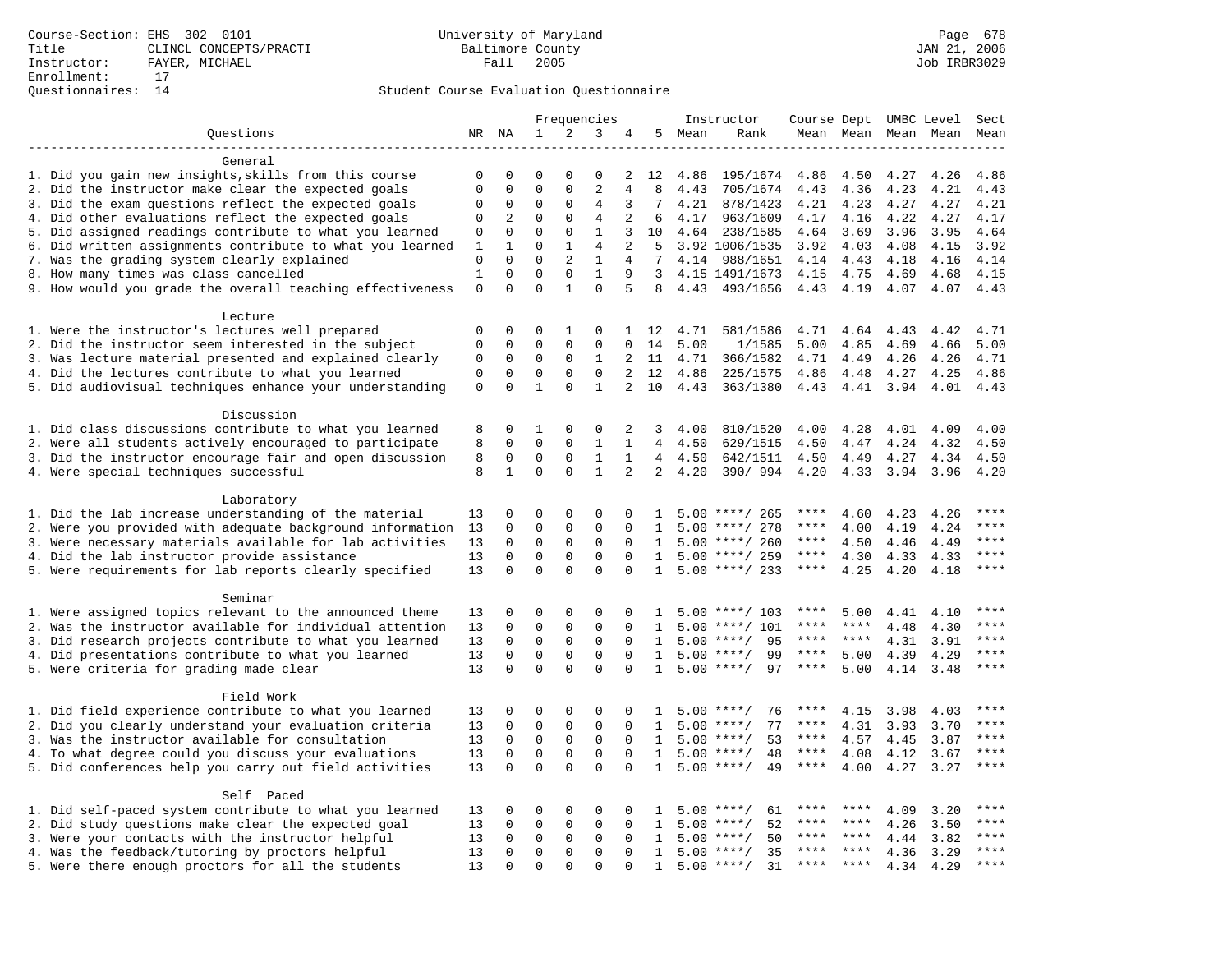| Course-Section: EHS 302 0101 |                        | University of Maryland                  |      | Page 678     |
|------------------------------|------------------------|-----------------------------------------|------|--------------|
| Title                        | CLINCL CONCEPTS/PRACTI | Baltimore County                        |      | JAN 21, 2006 |
| Instructor:                  | FAYER, MICHAEL         | Fall                                    | 2005 | Job IRBR3029 |
| Enrollment:                  |                        |                                         |      |              |
| Ouestionnaires: 14           |                        | Student Course Evaluation Ouestionnaire |      |              |

| Credits Earned |   | Cum. GPA      |          | Expected Grades |          | Reasons             |   | Type                        |    | Majors                            |  |
|----------------|---|---------------|----------|-----------------|----------|---------------------|---|-----------------------------|----|-----------------------------------|--|
| $00 - 27$      | 0 | $0.00 - 0.99$ | $\Omega$ | Α               |          | Required for Majors |   | Graduate                    | 0  | Major                             |  |
| $28 - 55$      |   | $1.00 - 1.99$ | $\Omega$ | В               | 4        |                     |   |                             |    |                                   |  |
| $56 - 83$      | 0 | $2.00 - 2.99$ | 2        | C               | 2        | General             |   | Under-grad                  | 14 | Non-major                         |  |
| $84 - 150$     |   | $3.00 - 3.49$ | 3        | D               | 0        |                     |   |                             |    |                                   |  |
| Grad.          | 0 | $3.50 - 4.00$ |          | F.              | 0        | Electives           |   |                             |    | #### - Means there are not enough |  |
|                |   |               |          | Ρ               | 0        |                     |   | responses to be significant |    |                                   |  |
|                |   |               |          |                 | $\Omega$ | Other               | 8 |                             |    |                                   |  |
|                |   |               |          |                 | $\Omega$ |                     |   |                             |    |                                   |  |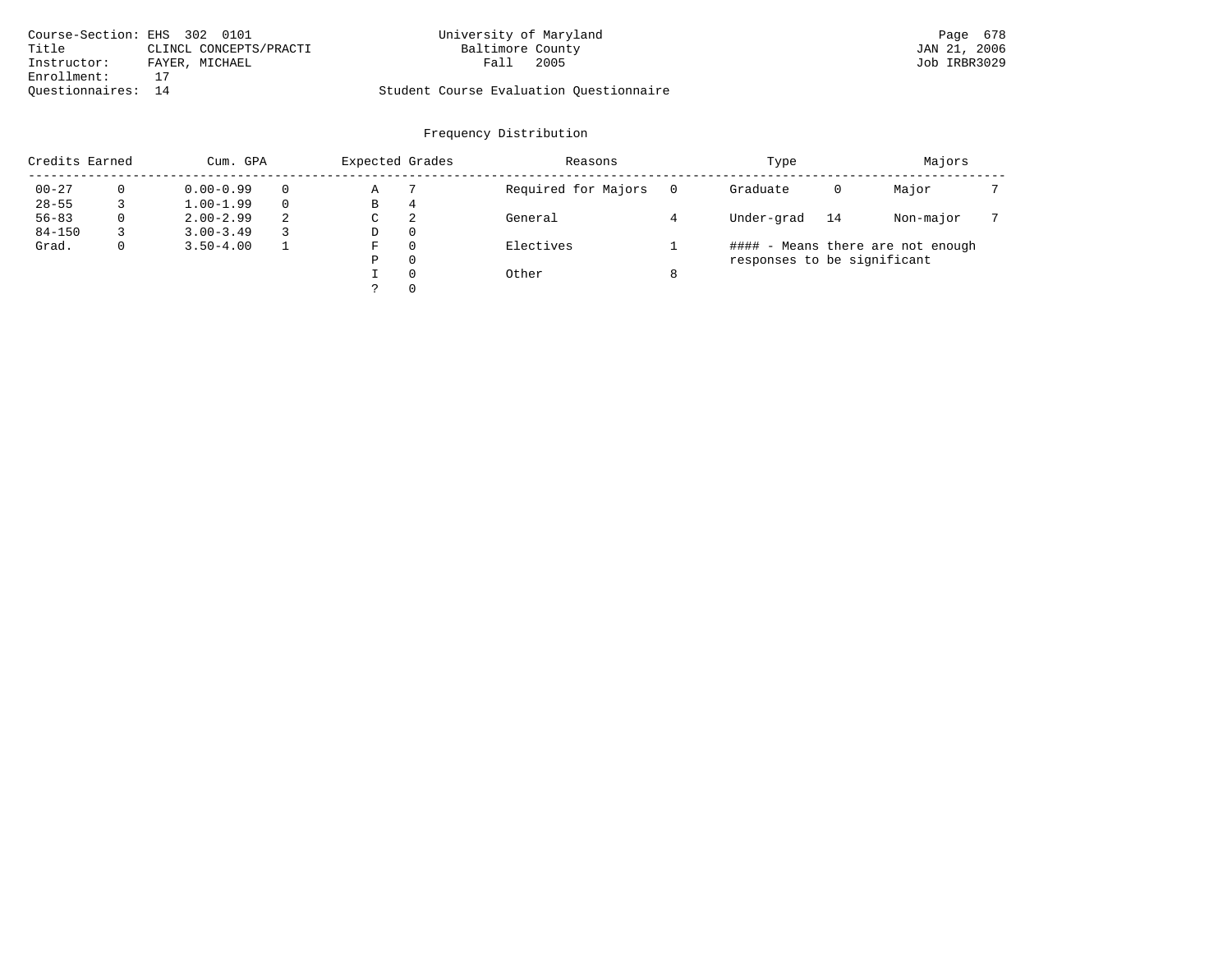|                                                           |              |                |             |               | Frequencies  |          |                |      | Instructor       | Course Dept |           | UMBC Level |      | Sect      |
|-----------------------------------------------------------|--------------|----------------|-------------|---------------|--------------|----------|----------------|------|------------------|-------------|-----------|------------|------|-----------|
| Ouestions                                                 |              | NR NA          |             | $\mathcal{L}$ | 3            |          | 5              | Mean | Rank             |             | Mean Mean | Mean       | Mean | Mean      |
| General                                                   |              |                |             |               |              |          |                |      |                  |             |           |            |      |           |
| 1. Did you gain new insights, skills from this course     | ∩            |                | U           |               | ∩            |          |                | 4.63 | 458/1674         | 4.63        | 4.50      | 4.27       | 4.26 | 4.63      |
| 2. Did the instructor make clear the expected goals       | 0            | $\Omega$       | $\Omega$    | $\Omega$      | $\Omega$     |          |                | 4.63 | 433/1674         | 4.63        | 4.36      | 4.23       | 4.21 | 4.63      |
| 4. Did other evaluations reflect the expected goals       | $\Omega$     | $\overline{2}$ | $\Omega$    | $\Omega$      | $\Omega$     | 4        |                | 4.33 | 743/1609         | 4.33        | 4.16      | 4.22       | 4.27 | 4.33      |
| 5. Did assigned readings contribute to what you learned   | 0            |                | $\Omega$    | $\Omega$      | $\Omega$     |          | 0              | 4.00 | 769/1585         | 4.00        | 3.69      | 3.96       | 3.95 | 4.00      |
| 6. Did written assignments contribute to what you learned | $\mathbf 0$  | 2              | 0           | $\Omega$      | $\mathbf{1}$ |          | 4              | 4.50 | 373/1535         | 4.50        | 4.03      | 4.08       | 4.15 | 4.50      |
| 7. Was the grading system clearly explained               | $\Omega$     | $\Omega$       | $\Omega$    | $\Omega$      | $\Omega$     | $\Omega$ | 8              | 5.00 | 1/1651           | 5.00        | 4.43      | 4.18       | 4.16 | 5.00      |
| 8. How many times was class cancelled                     | $\Omega$     |                | $\Omega$    | $\Omega$      | $\Omega$     |          | б.             | 4.75 | 958/1673         | 4.75        | 4.75      | 4.69       | 4.68 | 4.75      |
| 9. How would you grade the overall teaching effectiveness | $\Omega$     | <sup>0</sup>   | $\Omega$    | $\cap$        | $\Omega$     | 3        | 5.             | 4.63 | 292/1656         |             | 4.63 4.19 | 4.07       |      | 4.07 4.63 |
| Lecture                                                   |              |                |             |               |              |          |                |      |                  |             |           |            |      |           |
| 1. Were the instructor's lectures well prepared           |              |                |             |               | $\Omega$     |          |                |      | 4.00 1300/1586   | 4.00        | 4.64      | 4.43       | 4.42 | 4.00      |
| 2. Did the instructor seem interested in the subject      |              | $\Omega$       | $\Omega$    | $\mathbf 0$   | $\Omega$     | $\Omega$ | 6              | 5.00 | 1/1585           | 5.00        | 4.85      | 4.69       | 4.66 | 5.00      |
| 3. Was lecture material presented and explained clearly   | 2            | 0              | $\Omega$    | $\Omega$      | $\Omega$     | $\Omega$ | б.             | 5.00 | 1/1582           | 5.00        | 4.49      | 4.26       | 4.26 | 5.00      |
| 4. Did the lectures contribute to what you learned        | 2            | $\Omega$       | $\mathbf 0$ | $\mathbf 0$   | $\mathbf{1}$ |          | $\overline{4}$ | 4.50 | 692/1575         | 4.50        | 4.48      | 4.27       | 4.25 | 4.50      |
| 5. Did audiovisual techniques enhance your understanding  | $\mathbf{3}$ | <sup>n</sup>   | $\cap$      | $\Omega$      | $\Omega$     | $\Omega$ | 5              | 5.00 | 1/1380           | 5.00        | 4.41      | 3.94       | 4.01 | 5.00      |
| Discussion                                                |              |                |             |               |              |          |                |      |                  |             |           |            |      |           |
| 1. Did class discussions contribute to what you learned   | 4            | 0              | 0           | $\Omega$      |              |          | 2              | 4.25 | 645/1520         | 4.25        | 4.28      | 4.01       | 4.09 | 4.25      |
| 2. Were all students actively encouraged to participate   | 4            | $\Omega$       | $\Omega$    | $\mathbf 0$   | $\Omega$     | $\Omega$ | $\overline{4}$ | 5.00 | 1/1515           | 5.00        | 4.47      | 4.24       | 4.32 | 5.00      |
| 3. Did the instructor encourage fair and open discussion  | 4            | $\Omega$       | $\Omega$    | $\Omega$      | $\Omega$     | $\Omega$ | $\overline{4}$ | 5.00 | 1/1511           | 5.00        | 4.49      | 4.27       | 4.34 | 5.00      |
| Laboratory                                                |              |                |             |               |              |          |                |      |                  |             |           |            |      |           |
| 2. Were you provided with adequate background information | 7            | $\Omega$       | $\Omega$    | $\Omega$      | $\Omega$     | $\Omega$ | -1.            |      | $5.00$ ****/ 278 | ****        | 4.00      | 4.19       | 4.24 | ****      |
| Seminar                                                   |              |                |             |               |              |          |                |      |                  |             |           |            |      |           |
| 1. Were assigned topics relevant to the announced theme   | 6            | $\Omega$       | $\Omega$    | 0             | 0            |          |                | 5.00 | 1/103            | 5.00        | 5.00      | 4.41       | 4.10 | 5.00      |
| 4. Did presentations contribute to what you learned       | 6            | $\Omega$       | $\Omega$    | $\Omega$      | $\Omega$     | $\Omega$ | $\overline{2}$ | 5.00 | 99<br>1/         | 5.00        | 5.00      | 4.39       | 4.29 | 5.00      |
| 5. Were criteria for grading made clear                   | 6            |                | $\Omega$    | $\cap$        | $\cap$       |          | $\mathcal{D}$  | 5.00 | 1/<br>97         | 5.00        | 5.00      | 4.14       | 3.48 | 5.00      |

| Credits Earned |   | Cum. GPA      |          | Expected Grades |          | Reasons             | Type                        |   | Majors                            |  |
|----------------|---|---------------|----------|-----------------|----------|---------------------|-----------------------------|---|-----------------------------------|--|
| $00 - 27$      | 0 | $0.00 - 0.99$ |          | Α               | 8        | Required for Majors | Graduate                    | 0 | Major                             |  |
| $28 - 55$      | 2 | $1.00 - 1.99$ | $\Omega$ | в               | 0        |                     |                             |   |                                   |  |
| $56 - 83$      |   | $2.00 - 2.99$ |          | C               | $\Omega$ | General             | Under-grad                  | 8 | Non-major                         |  |
| $84 - 150$     | 2 | $3.00 - 3.49$ |          | D               | $\Omega$ |                     |                             |   |                                   |  |
| Grad.          | 0 | $3.50 - 4.00$ | 2        | F               | $\Omega$ | Electives           |                             |   | #### - Means there are not enough |  |
|                |   |               |          | Ρ               | 0        |                     | responses to be significant |   |                                   |  |
|                |   |               |          |                 |          | Other               |                             |   |                                   |  |
|                |   |               |          |                 |          |                     |                             |   |                                   |  |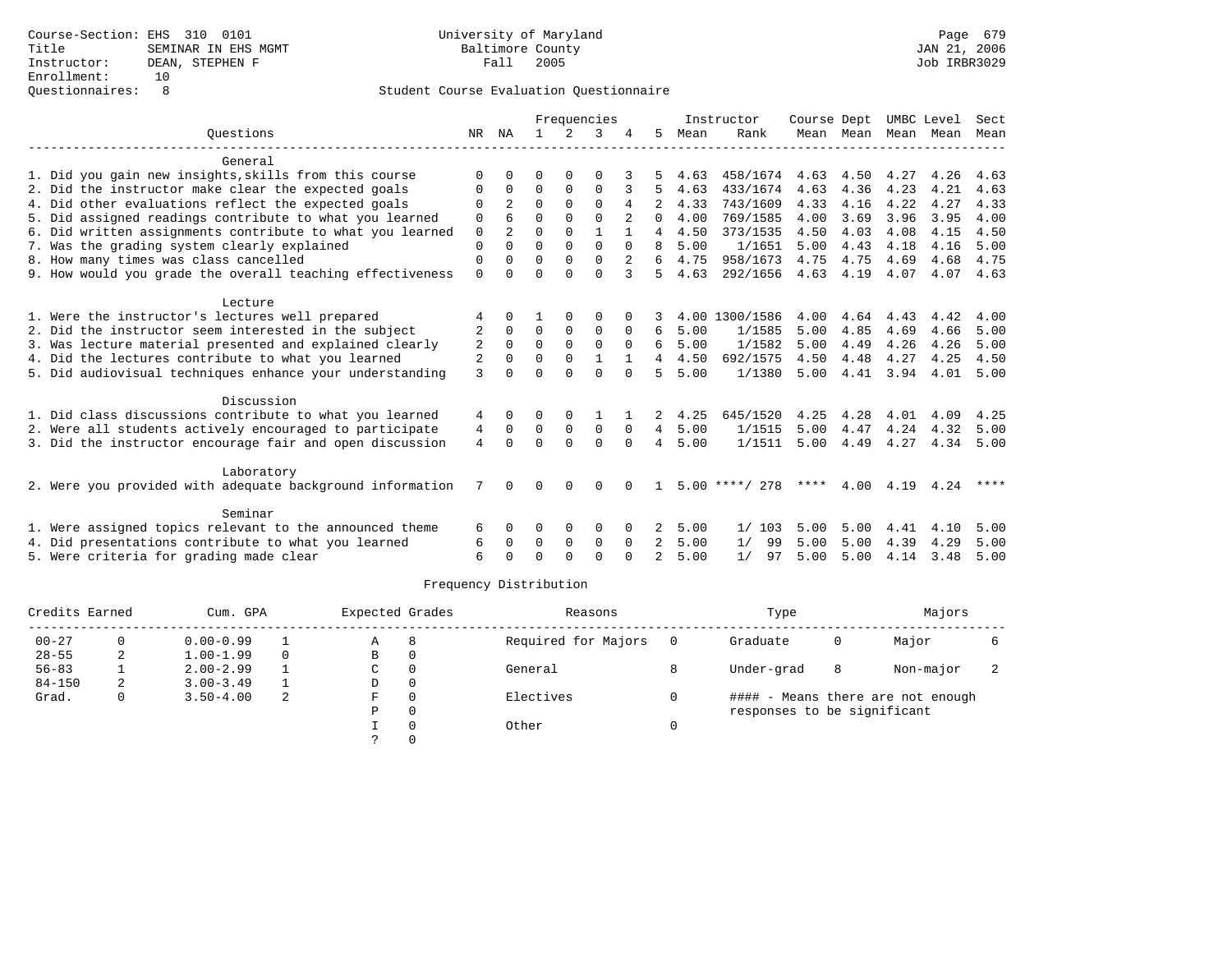|                                                           |                |              |                |              | Frequencies    |              |          |      | Instructor       | Course Dept |           |      | UMBC Level | Sect |
|-----------------------------------------------------------|----------------|--------------|----------------|--------------|----------------|--------------|----------|------|------------------|-------------|-----------|------|------------|------|
| Ouestions                                                 | NR             | ΝA           |                | 2            | 3              |              | 5        | Mean | Rank             |             | Mean Mean | Mean | Mean       | Mean |
| General                                                   |                |              |                |              |                |              |          |      |                  |             |           |      |            |      |
| 1. Did you gain new insights, skills from this course     | $\Omega$       | $\Omega$     | U              | $\Omega$     | O              |              | 9        | 4.90 | 148/1674         | 4.90        | 4.50      | 4.27 | 4.26       | 4.90 |
| 2. Did the instructor make clear the expected goals       | O              | $\mathbf 0$  | $\Omega$       | $\Omega$     | $\mathbf{1}$   | 4            |          | 4.40 | 737/1674         | 4.40        | 4.36      | 4.23 | 4.21       | 4.40 |
| 3. Did the exam questions reflect the expected goals      | O              | $\Omega$     | $\Omega$       | $\Omega$     | $\mathbf{1}$   | 6            | 3        | 4.20 | 894/1423         | 4.20        | 4.23      | 4.27 | 4.27       | 4.20 |
| 4. Did other evaluations reflect the expected goals       | O              | $\Omega$     | $\Omega$       | $\Omega$     |                |              | 4        | 4.30 | 786/1609         | 4.30        | 4.16      | 4.22 | 4.27       | 4.30 |
| 5. Did assigned readings contribute to what you learned   | 1              | $\mathbf{1}$ | $\overline{a}$ | $\mathbf{1}$ | 3              | $\Omega$     |          |      | 2.88 1495/1585   | 2.88        | 3.69      | 3.96 | 3.95       | 2.88 |
| 6. Did written assignments contribute to what you learned | 1              | $\Omega$     | $\Omega$       | $\Omega$     | $\overline{2}$ |              | 2        | 4.00 | 870/1535         | 4.00        | 4.03      | 4.08 | 4.15       | 4.00 |
| 7. Was the grading system clearly explained               | $\mathbf{1}$   | $\Omega$     | 0              | $\Omega$     | $\overline{a}$ |              | 5        | 4.33 | 768/1651         | 4.33        | 4.43      | 4.18 | 4.16       | 4.33 |
| 8. How many times was class cancelled                     | 0              | $\Omega$     | $\Omega$       | $\Omega$     | $\Omega$       | $\Omega$     | 10       | 5.00 | 1/1673           | 5.00        | 4.75      | 4.69 | 4.68       | 5.00 |
| 9. How would you grade the overall teaching effectiveness | 3              | $\Omega$     | 0              | $\mathbf{1}$ | $\Omega$       |              | 5        | 4.43 | 493/1656         | 4.71        | 4.19      | 4.07 | 4.07       | 4.71 |
| Lecture                                                   |                |              |                |              |                |              |          |      |                  |             |           |      |            |      |
| 1. Were the instructor's lectures well prepared           |                | $\Omega$     | 0              | $\Omega$     | 0              | 2            |          | 4.78 | 453/1586         | 4.89        | 4.64      | 4.43 | 4.42       | 4.89 |
| 2. Did the instructor seem interested in the subject      | 1              | $\Omega$     | 0              | $\mathbf 0$  | 0              | $\Omega$     | 9        | 5.00 | 1/1585           | 5.00        | 4.85      | 4.69 | 4.66       | 5.00 |
| 3. Was lecture material presented and explained clearly   | 1              | $\Omega$     | $\Omega$       | $\Omega$     | $\mathbf{1}$   | 2            | 6        | 4.56 | 578/1582         | 4.61        | 4.49      | 4.26 | 4.26       | 4.61 |
| 4. Did the lectures contribute to what you learned        | 1              | $\Omega$     | $\Omega$       | $\Omega$     | $\Omega$       |              | 8        | 4.89 | 192/1575         | 4.78        | 4.48      | 4.27 | 4.25       | 4.78 |
| 5. Did audiovisual techniques enhance your understanding  | $\mathbf{1}$   | $\Omega$     | $\Omega$       | $\Omega$     | $\Omega$       |              | 8        | 4.89 | 86/1380          |             | 4.94 4.41 | 3.94 | 4.01       | 4.94 |
| Discussion                                                |                |              |                |              |                |              |          |      |                  |             |           |      |            |      |
| 1. Did class discussions contribute to what you learned   |                | 0            | 0              | 0            |                |              | 4        | 4.38 | 537/1520         | 4.38        | 4.28      | 4.01 | 4.09       | 4.38 |
| 2. Were all students actively encouraged to participate   | 2              | $\Omega$     | $\Omega$       | $\Omega$     | $\mathbf{1}$   | $\Omega$     | 7        | 4.75 | 384/1515         | 4.75        | 4.47      | 4.24 | 4.32       | 4.75 |
| 3. Did the instructor encourage fair and open discussion  | 2              | $\Omega$     | $\Omega$       | $\mathbf{0}$ | $\mathbf 0$    | 3            | 5        | 4.63 | 544/1511         | 4.63        | 4.49      | 4.27 | 4.34       | 4.63 |
| 4. Were special techniques successful                     | $\overline{a}$ | २            | U              | $\Omega$     | $\Omega$       | <sup>1</sup> | 4        | 4.80 | 95/994           | 4.80        | 4.33      | 3.94 | 3.96       | 4.80 |
| Laboratory                                                |                |              |                |              |                |              |          |      |                  |             |           |      |            |      |
| 1. Did the lab increase understanding of the material     | 9              | $\Omega$     | 0              | $\Omega$     | $\Omega$       |              |          |      | $5.00$ ****/ 265 | ****        | 4.60      | 4.23 | 4.26       | **** |
| 2. Were you provided with adequate background information | 9              | $\Omega$     | $\Omega$       | $\Omega$     | $\mathbf{1}$   | $\Omega$     | $\Omega$ |      | $3.00$ ****/ 278 | ****        | 4.00      | 4.19 | 4.24       | **** |
| 3. Were necessary materials available for lab activities  | 9              | $\Omega$     | $\Omega$       | $\Omega$     | $\Omega$       | $\Omega$     |          |      | $5.00$ ****/ 260 | $***$ * * * | 4.50      | 4.46 | 4.49       | **** |
| 4. Did the lab instructor provide assistance              | 9              |              | U              | U            | $\cap$         |              |          |      | $5.00$ ****/ 259 | ****        | 4.30      | 4.33 | 4.33       | **** |

| Credits Earned |   | Cum. GPA      |          | Expected Grades |          | Reasons             |     | Type                        |    | Majors                            |  |
|----------------|---|---------------|----------|-----------------|----------|---------------------|-----|-----------------------------|----|-----------------------------------|--|
| $00 - 27$      | 0 | $0.00 - 0.99$ | $\Omega$ | Α               |          | Required for Majors | - 0 | Graduate                    | 0  | Major                             |  |
| $28 - 55$      |   | $1.00 - 1.99$ | $\Omega$ | В               |          |                     |     |                             |    |                                   |  |
| $56 - 83$      | 0 | $2.00 - 2.99$ | 2        | C               | $\Omega$ | General             | 6   | Under-grad                  | 10 | Non-major                         |  |
| $84 - 150$     | 2 | $3.00 - 3.49$ | -2       | D               | 0        |                     |     |                             |    |                                   |  |
| Grad.          | 0 | $3.50 - 4.00$ | $\Omega$ | F.              | $\Omega$ | Electives           |     |                             |    | #### - Means there are not enough |  |
|                |   |               |          | Ρ               | 0        |                     |     | responses to be significant |    |                                   |  |
|                |   |               |          |                 |          | Other               |     |                             |    |                                   |  |
|                |   |               |          |                 |          |                     |     |                             |    |                                   |  |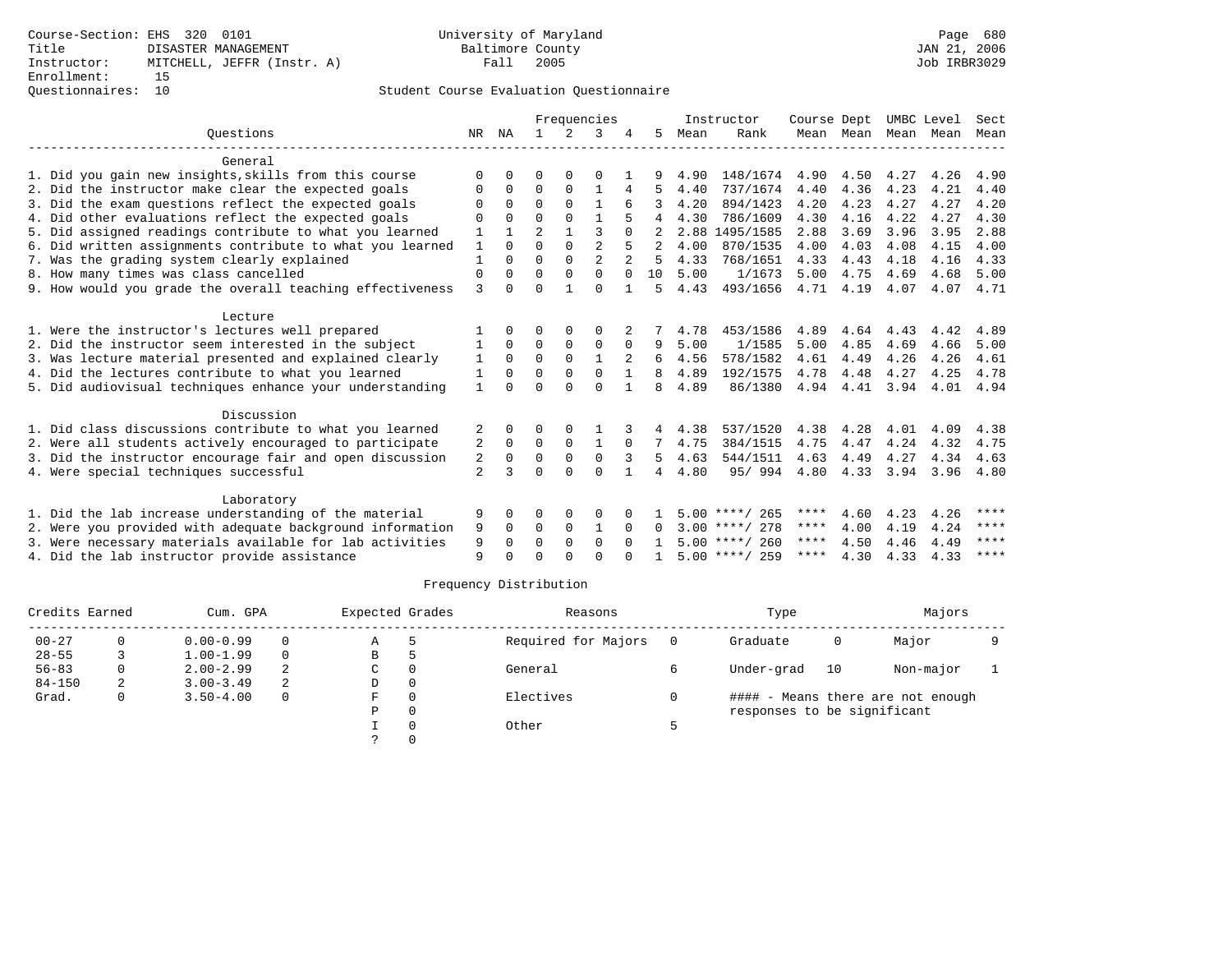### Questionnaires: 10 Student Course Evaluation Questionnaire

|                                                           |                |              |                |              | Frequencies    |              |          |      | Instructor       | Course Dept |      |                     | UMBC Level | Sect    |
|-----------------------------------------------------------|----------------|--------------|----------------|--------------|----------------|--------------|----------|------|------------------|-------------|------|---------------------|------------|---------|
| Ouestions                                                 | NR             | ΝA           |                | 2            | 3              |              | 5.       | Mean | Rank             |             |      | Mean Mean Mean Mean |            | Mean    |
| General                                                   |                |              |                |              |                |              |          |      |                  |             |      |                     |            |         |
| 1. Did you gain new insights, skills from this course     | U              | U            | O              |              | O              |              |          | 4.90 | 148/1674         | 4.90        | 4.50 | 4.27                | 4.26       | 4.90    |
| 2. Did the instructor make clear the expected goals       | 0              | $\mathbf 0$  | $\Omega$       | $\Omega$     | $\mathbf{1}$   | 4            |          | 4.40 | 737/1674         | 4.40        | 4.36 | 4.23                | 4.21       | 4.40    |
| 3. Did the exam questions reflect the expected goals      | O              | $\Omega$     | $\Omega$       | $\Omega$     | $\mathbf{1}$   | 6            | 3        | 4.20 | 894/1423         | 4.20        | 4.23 | 4.27                | 4.27       | 4.20    |
| 4. Did other evaluations reflect the expected goals       | U              | $\Omega$     | U              | $\Omega$     |                |              | 4        | 4.30 | 786/1609         | 4.30        | 4.16 | 4.22                | 4.27       | 4.30    |
| 5. Did assigned readings contribute to what you learned   |                | $\mathbf{1}$ | $\mathfrak{D}$ | $\mathbf{1}$ | 3              | $\Omega$     |          |      | 2.88 1495/1585   | 2.88        | 3.69 | 3.96                | 3.95       | 2.88    |
| 6. Did written assignments contribute to what you learned | 1              | $\Omega$     | $\Omega$       | $\Omega$     | $\overline{a}$ | 5            |          | 4.00 | 870/1535         | 4.00        | 4.03 | 4.08                | 4.15       | 4.00    |
| 7. Was the grading system clearly explained               |                | 0            | $\Omega$       | $\Omega$     | $\overline{2}$ |              | 5        | 4.33 | 768/1651         | 4.33        | 4.43 | 4.18                | 4.16       | 4.33    |
| 8. How many times was class cancelled                     | 0              | $\Omega$     | $\Omega$       | $\Omega$     | $\Omega$       | $\Omega$     | 10       | 5.00 | 1/1673           | 5.00        | 4.75 | 4.69                | 4.68       | 5.00    |
| 9. How would you grade the overall teaching effectiveness | 7              | $\Omega$     | U              | $\cap$       | $\Omega$       | $\Omega$     | 3        | 5.00 | 1/1656           | 4.71        | 4.19 | 4.07                | 4.07 4.71  |         |
| Lecture                                                   |                |              |                |              |                |              |          |      |                  |             |      |                     |            |         |
| 1. Were the instructor's lectures well prepared           |                | $\Omega$     | O              | 0            | 0              |              | 3        | 5.00 | 1/1586           | 4.89        | 4.64 | 4.43                | 4.42       | 4.89    |
| 2. Did the instructor seem interested in the subject      |                | 0            | 0              | 0            | 0              | 0            | 3        | 5.00 | 1/1585           | 5.00        | 4.85 | 4.69                | 4.66       | 5.00    |
| 3. Was lecture material presented and explained clearly   | 7              | 0            | 0              | $\mathbf 0$  | 0              | -1           | 2        | 4.67 | 438/1582         | 4.61        | 4.49 | 4.26                | 4.26       | 4.61    |
| 4. Did the lectures contribute to what you learned        | 7              | $\Omega$     | $\Omega$       | $\Omega$     | $\Omega$       | $\mathbf{1}$ | 2        | 4.67 | 495/1575         | 4.78        | 4.48 | 4.27                | 4.25       | 4.78    |
| 5. Did audiovisual techniques enhance your understanding  | 7              | $\Omega$     | U              | $\Omega$     | $\Omega$       |              | 3        | 5.00 | 1/1380           | 4.94        | 4.41 | 3.94                | 4.01       | 4.94    |
| Discussion                                                |                |              |                |              |                |              |          |      |                  |             |      |                     |            |         |
| 1. Did class discussions contribute to what you learned   | 2              | 0            | 0              | 0            |                |              | 4        | 4.38 | 537/1520         | 4.38        | 4.28 | 4.01                | 4.09       | 4.38    |
| 2. Were all students actively encouraged to participate   | 2              | $\Omega$     | $\Omega$       | $\Omega$     | 1              | $\Omega$     | 7        | 4.75 | 384/1515         | 4.75        | 4.47 | 4.24                | 4.32       | 4.75    |
| 3. Did the instructor encourage fair and open discussion  | 2              | $\Omega$     | $\Omega$       | $\mathbf{0}$ | $\Omega$       | 3            | 5        | 4.63 | 544/1511         | 4.63        | 4.49 | 4.27                | 4.34       | 4.63    |
| 4. Were special techniques successful                     | $\overline{a}$ | ς            | U              | $\Omega$     | $\Omega$       | $\mathbf{1}$ | 4        | 4.80 | 95/994           | 4.80        | 4.33 | 3.94                | 3.96       | 4.80    |
|                                                           |                |              |                |              |                |              |          |      |                  |             |      |                     |            |         |
| Laboratory                                                |                |              |                |              |                |              |          |      |                  |             |      |                     |            |         |
| 1. Did the lab increase understanding of the material     | 9              | $\Omega$     | U              | $\Omega$     | 0              |              |          |      | $5.00$ ****/ 265 | ****        | 4.60 | 4.23                | 4.26       | ****    |
| 2. Were you provided with adequate background information | 9              | $\Omega$     | $\Omega$       | $\Omega$     | -1             | $\Omega$     | $\Omega$ |      | $3.00$ ****/ 278 | ****        | 4.00 | 4.19                | 4.24       | ****    |
| 3. Were necessary materials available for lab activities  | 9              | $\Omega$     | $\Omega$       | $\Omega$     | $\Omega$       | $\Omega$     |          |      | $5.00$ ****/ 260 | ****        | 4.50 | 4.46                | 4.49       | ****    |
| 4. Did the lab instructor provide assistance              | 9              |              |                |              | U              |              |          |      | $5.00$ ****/ 259 | $***$ * * * | 4.30 | 4.33                | 4.33       | $***$ * |

| Credits Earned |    | Cum. GPA      |          | Expected Grades |          | Reasons             | Type                        |    | Majors                            |  |
|----------------|----|---------------|----------|-----------------|----------|---------------------|-----------------------------|----|-----------------------------------|--|
| $00 - 27$      | 0  | $0.00 - 0.99$ | $\Omega$ | Α               |          | Required for Majors | Graduate                    | 0  | Major                             |  |
| $28 - 55$      |    | $1.00 - 1.99$ | $\Omega$ | В               |          |                     |                             |    |                                   |  |
| $56 - 83$      | 0. | $2.00 - 2.99$ | 2        | C               | $\Omega$ | General             | Under-grad                  | 10 | Non-major                         |  |
| $84 - 150$     | 2  | $3.00 - 3.49$ | 2        | D               | 0        |                     |                             |    |                                   |  |
| Grad.          | 0  | $3.50 - 4.00$ | 0        | F.              | $\Omega$ | Electives           |                             |    | #### - Means there are not enough |  |
|                |    |               |          | Ρ               | 0        |                     | responses to be significant |    |                                   |  |
|                |    |               |          |                 |          | Other               |                             |    |                                   |  |
|                |    |               |          |                 |          |                     |                             |    |                                   |  |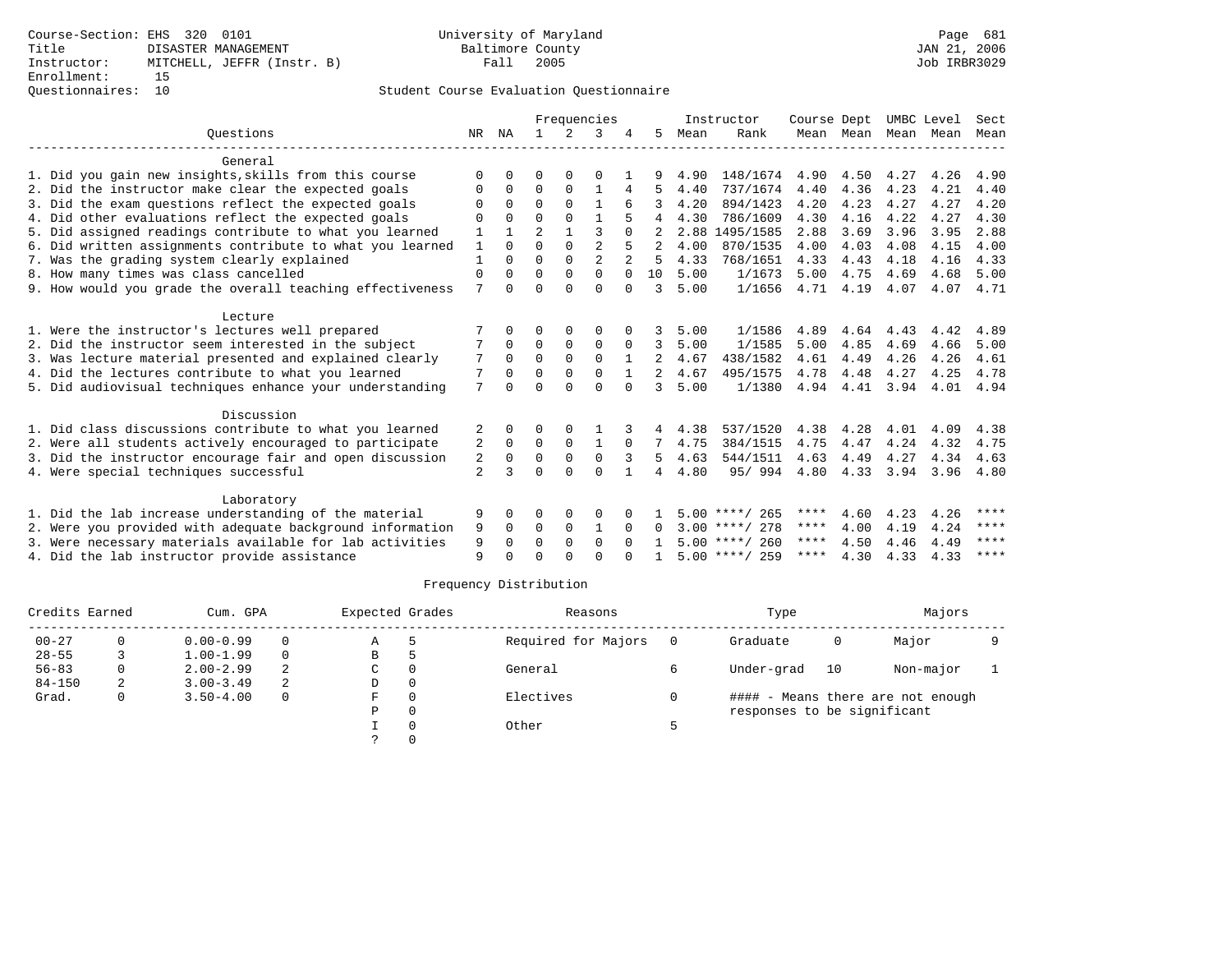### Questionnaires: 34 Student Course Evaluation Questionnaire

|                                                           |                |          |          |              | Frequencies |    |      |      | Instructor     | Course Dept |           | UMBC Level |      | Sect |
|-----------------------------------------------------------|----------------|----------|----------|--------------|-------------|----|------|------|----------------|-------------|-----------|------------|------|------|
| Ouestions                                                 | NR.            | ΝA       |          | 2            | 3           | 4  | 5.   | Mean | Rank           |             | Mean Mean | Mean Mean  |      | Mean |
| General                                                   |                |          |          |              |             |    |      |      |                |             |           |            |      |      |
| 1. Did you gain new insights, skills from this course     | $\Omega$       |          | 0        | $\Omega$     | 4           | 10 | 20   | 4.47 | 655/1674       | 4.47        | 4.50      | 4.27       | 4.26 | 4.47 |
| 2. Did the instructor make clear the expected goals       | O              | $\Omega$ | $\Omega$ |              |             | 10 | 20   | 4.41 | 721/1674       | 4.41        | 4.36      | 4.23       | 4.21 | 4.41 |
| 3. Did the exam questions reflect the expected goals      | O              | $\Omega$ |          |              | 6           |    | 20   | 4.29 | 811/1423       | 4.29        | 4.23      | 4.27       | 4.27 | 4.29 |
| 4. Did other evaluations reflect the expected goals       | $\Omega$       | $\Omega$ | $\Omega$ |              |             | 13 | 16   | 4.26 | 839/1609       | 4.26        | 4.16      | 4.22       | 4.27 | 4.26 |
| 5. Did assigned readings contribute to what you learned   | $\mathbf 0$    |          |          |              | 12          |    | 11   | 3.76 | 1049/1585      | 3.76        | 3.69      | 3.96       | 3.95 | 3.76 |
| 6. Did written assignments contribute to what you learned | 1              | $\Omega$ |          | $\Omega$     |             | 10 | 15   | 4.09 | 832/1535       | 4.09        | 4.03      | 4.08       | 4.15 | 4.09 |
| 7. Was the grading system clearly explained               | $\mathbf 0$    | $\Omega$ |          |              | 4           |    | 20   | 4.32 | 781/1651       | 4.32        | 4.43      | 4.18       | 4.16 | 4.32 |
| 8. How many times was class cancelled                     | $\Omega$       | $\Omega$ | $\Omega$ | $\Omega$     | $\Omega$    |    | 33   | 4.97 | 212/1673       | 4.97        | 4.75      | 4.69       | 4.68 | 4.97 |
| 9. How would you grade the overall teaching effectiveness | $\overline{a}$ |          |          |              |             |    | ี    |      | 3.81 1200/1656 | 3.81        | 4.19      | 4.07       | 4.07 | 3.81 |
| Lecture                                                   |                |          |          |              |             |    |      |      |                |             |           |            |      |      |
| 1. Were the instructor's lectures well prepared           |                |          |          |              |             |    | 24   | 4.61 | 753/1586       | 4.61        | 4.64      | 4.43       | 4.42 | 4.61 |
| 2. Did the instructor seem interested in the subject      | 0              | $\Omega$ | $\Omega$ | $\Omega$     |             |    | 30   | 4.85 | 689/1585       | 4.85        | 4.85      | 4.69       | 4.66 | 4.85 |
| 3. Was lecture material presented and explained clearly   | $\mathbf 0$    | $\Omega$ | $\Omega$ |              |             | 10 | 2.2. | 4.56 | 578/1582       | 4.56        | 4.49      | 4.26       | 4.26 | 4.56 |
| 4. Did the lectures contribute to what you learned        | $\Omega$       | $\Omega$ | $\Omega$ | $\mathbf{1}$ | 4           | 5  | 24   | 4.53 | 669/1575       | 4.53        | 4.48      | 4.27       | 4.25 | 4.53 |
| 5. Did audiovisual techniques enhance your understanding  | $\Omega$       |          |          | $\cap$       | 4           |    | 24   | 4.59 | 253/1380       | 4.59        | 4.41      | 3.94       | 4.01 | 4.59 |
| Discussion                                                |                |          |          |              |             |    |      |      |                |             |           |            |      |      |
| 1. Did class discussions contribute to what you learned   | 5              | 0        |          |              |             |    |      | 3.79 | 994/1520       | 3.79        | 4.28      | 4.01       | 4.09 | 3.79 |
| 2. Were all students actively encouraged to participate   | 5              | $\Omega$ |          |              |             |    | 16   | 4.07 | 1005/1515      | 4.07        | 4.47      | 4.24       | 4.32 | 4.07 |
| 3. Did the instructor encourage fair and open discussion  | 5              | $\Omega$ | $\Omega$ |              |             |    | 23   | 4.66 | 516/1511       | 4.66        | 4.49      | 4.27       | 4.34 | 4.66 |
| 4. Were special techniques successful                     |                | 20       |          |              |             |    | 3    | 4.00 | 474/994        | 4.00        | 4.33      | 3.94       | 3.96 | 4.00 |

| Credits Earned |   | Cum. GPA      |          |    | Expected Grades | Reasons             |    | Type                        |    | Majors                            |    |
|----------------|---|---------------|----------|----|-----------------|---------------------|----|-----------------------------|----|-----------------------------------|----|
| $00 - 27$      |   | $0.00 - 0.99$ |          | Α  | 8               | Required for Majors |    | Graduate                    | 0  | Major                             |    |
| $28 - 55$      |   | $1.00 - 1.99$ | $\Omega$ | В  | 22              |                     |    |                             |    |                                   |    |
| $56 - 83$      | 6 | $2.00 - 2.99$ | 4        | C. | 2               | General             | 14 | Under-grad                  | 34 | Non-major                         | 33 |
| $84 - 150$     |   | $3.00 - 3.49$ | 9        | D  | 0               |                     |    |                             |    |                                   |    |
| Grad.          | 0 | $3.50 - 4.00$ | 4        | F  | $\Omega$        | Electives           |    |                             |    | #### - Means there are not enough |    |
|                |   |               |          | Ρ  | 0               |                     |    | responses to be significant |    |                                   |    |
|                |   |               |          |    | $\Omega$        | Other               | 13 |                             |    |                                   |    |
|                |   |               |          |    |                 |                     |    |                             |    |                                   |    |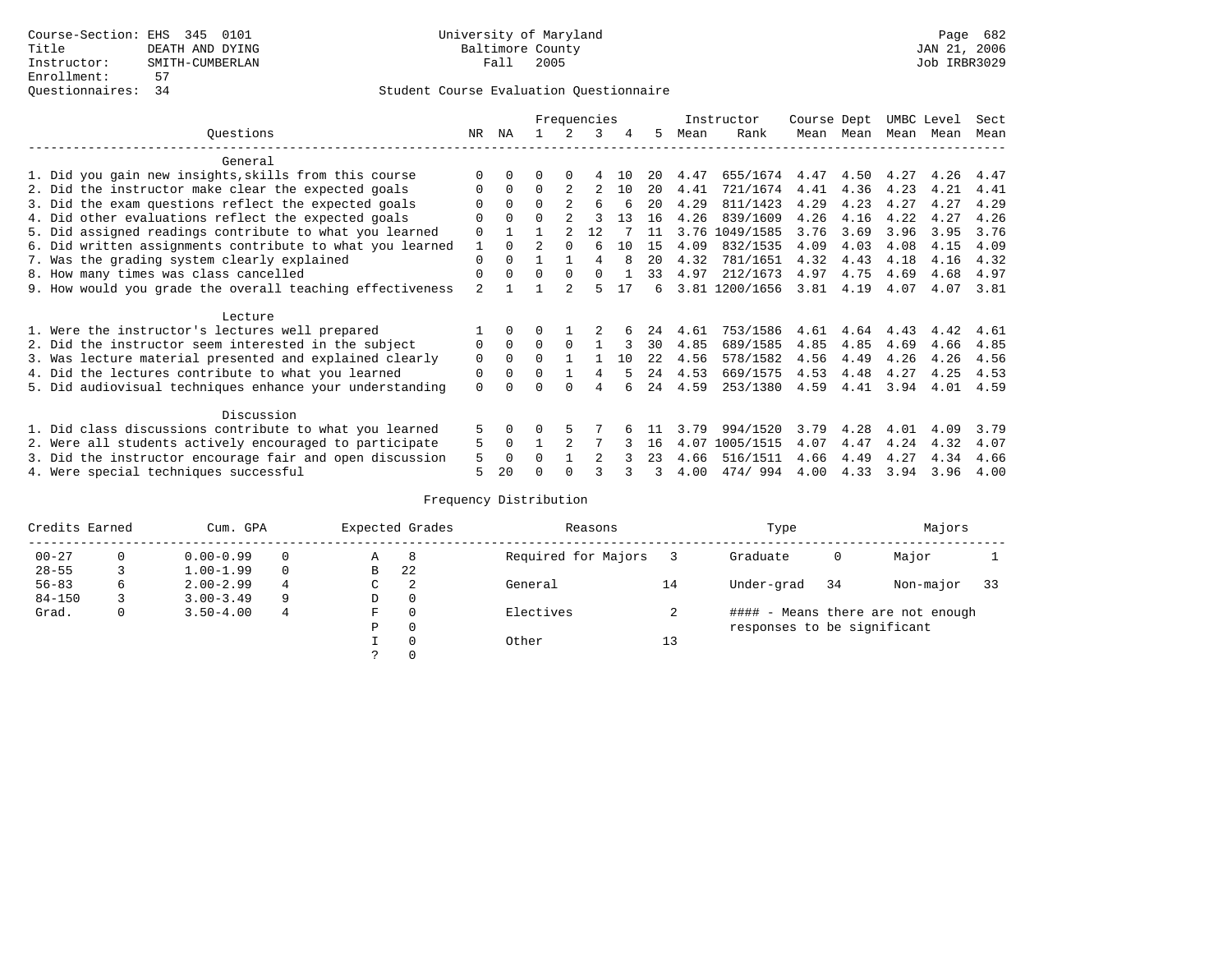|                                                           |                |              |                | Frequencies    |                |              |          |      | Instructor     | Course Dept |           | UMBC Level |      | Sect      |
|-----------------------------------------------------------|----------------|--------------|----------------|----------------|----------------|--------------|----------|------|----------------|-------------|-----------|------------|------|-----------|
| Ouestions                                                 | NR             | ΝA           | $\mathbf{1}$   | $\mathcal{L}$  | 3              |              | 5.       | Mean | Rank           |             | Mean Mean | Mean       | Mean | Mean      |
| General                                                   |                |              |                |                |                |              |          |      |                |             |           |            |      |           |
| 1. Did you gain new insights, skills from this course     | $\Omega$       | U            | O              | $\Omega$       |                |              |          | 4.40 | 768/1674       | 4.40        | 4.50      | 4.27       | 4.26 | 4.40      |
| 2. Did the instructor make clear the expected goals       | $\Omega$       | $\Omega$     | $\Omega$       | 0              | 3              |              |          |      | 4.20 1001/1674 | 4.20        | 4.36      | 4.23       | 4.21 | 4.20      |
| 3. Did the exam questions reflect the expected goals      | $\Omega$       |              | $\Omega$       | $\Omega$       | 5              | 6            |          |      | 3.86 1131/1423 | 3.86        | 4.23      | 4.27       | 4.27 | 3.86      |
| 4. Did other evaluations reflect the expected goals       | $\Omega$       | $\Omega$     | 1              | $\mathbf{1}$   |                |              |          |      | 4.07 1055/1609 | 4.07        | 4.16      | 4.22       | 4.27 | 4.07      |
| 5. Did assigned readings contribute to what you learned   | 0              | <sup>0</sup> | $\overline{2}$ | $\Omega$       | $\overline{2}$ |              |          | 3.93 | 865/1585       | 3.93        | 3.69      | 3.96       | 3.95 | 3.93      |
| 6. Did written assignments contribute to what you learned | $\mathbf 0$    | $\Omega$     | $\overline{2}$ | $\Omega$       | $\mathbf{1}$   | 4            | R        | 4.07 | 844/1535       | 4.07        | 4.03      | 4.08       | 4.15 | 4.07      |
| 7. Was the grading system clearly explained               | $\Omega$       |              | $\Omega$       | $\mathfrak{D}$ | $\mathbf{1}$   | 3            | 9        | 4.27 | 855/1651       | 4.27        | 4.43      | 4.18       | 4.16 | 4.27      |
| 8. How many times was class cancelled                     | 0              | <sup>0</sup> | $\Omega$       | $\Omega$       | $\Omega$       | $\Omega$     | 15       | 5.00 | 1/1673         | 5.00        | 4.75      | 4.69       | 4.68 | 5.00      |
| 9. How would you grade the overall teaching effectiveness | $\mathbf{1}$   | $\Omega$     | $\Omega$       | $\Omega$       | $\overline{4}$ | 10           | $\Omega$ |      | 3.71 1267/1656 | 3.71        | 4.19      | 4.07       | 4.07 | 3.71      |
| Lecture                                                   |                |              |                |                |                |              |          |      |                |             |           |            |      |           |
| 1. Were the instructor's lectures well prepared           | $\Omega$       | 0            | 0              | $\Omega$       |                |              |          | 4.67 | 663/1586       | 4.67        | 4.64      | 4.43       | 4.42 | 4.67      |
| 2. Did the instructor seem interested in the subject      | 0              | $\Omega$     | 0              | 0              | $\mathbf 0$    |              | 13       | 4.87 | 664/1585       | 4.87        | 4.85      | 4.69       | 4.66 | 4.87      |
| 3. Was lecture material presented and explained clearly   | 0              | $\Omega$     | $\Omega$       | $\mathbf{1}$   | 3              |              | 6        |      | 4.07 1099/1582 | 4.07        | 4.49      | 4.26       | 4.26 | 4.07      |
| 4. Did the lectures contribute to what you learned        | $\mathbf 0$    | $\Omega$     | $\Omega$       | $\Omega$       | 2              |              | 10       | 4.53 | 658/1575       | 4.53        | 4.48      | 4.27       | 4.25 | 4.53      |
| 5. Did audiovisual techniques enhance your understanding  | $\Omega$       |              | $\cap$         | 1              | $\cap$         |              | 10       | 4.53 | 284/1380       | 4.53        | 4.41      | 3.94       | 4.01 | 4.53      |
| Discussion                                                |                |              |                |                |                |              |          |      |                |             |           |            |      |           |
| 1. Did class discussions contribute to what you learned   | 3              | 0            | 0              |                |                |              |          | 4.33 | 572/1520       | 4.33        | 4.28      | 4.01       | 4.09 | 4.33      |
| 2. Were all students actively encouraged to participate   | 3              | $\Omega$     | $\mathbf{1}$   | $\mathbf{1}$   | $\Omega$       | $\mathbf{1}$ | 9        | 4.33 | 827/1515       | 4.33        | 4.47      | 4.24       | 4.32 | 4.33      |
| 3. Did the instructor encourage fair and open discussion  | 3              | $\Omega$     | $\mathbf 0$    | $\mathbf{1}$   | $\mathbf{1}$   |              |          | 4.33 | 816/1511       | 4.33        | 4.49      | 4.27       | 4.34 | 4.33      |
| 4. Were special techniques successful                     | 3              |              | $\Omega$       |                | $\mathfrak{D}$ |              | 3        | 3.91 | 568/994        | $3.91$ 4.33 |           | 3.94       |      | 3.96 3.91 |
| Field Work                                                |                |              |                |                |                |              |          |      |                |             |           |            |      |           |
| 1. Did field experience contribute to what you learned    | 2              | 0            | 0              |                |                |              |          | 4.15 | 39/<br>76      | 4.15        | 4.15      | 3.98       | 4.03 | 4.15      |
| 2. Did you clearly understand your evaluation criteria    | 2              | $\Omega$     | $\Omega$       | $\mathbf 0$    | $\mathbf{1}$   |              | 5        | 4.31 | 28/<br>77      | 4.31        | 4.31      | 3.93       | 3.70 | 4.31      |
| 3. Was the instructor available for consultation          | $\overline{2}$ | 6            | $\Omega$       | $\Omega$       | $\mathbf{1}$   |              |          | 4.57 | 27/<br>53      | 4.57        | 4.57      | 4.45       | 3.87 | 4.57      |
| 4. To what degree could you discuss your evaluations      | 2              |              | $\Omega$       | 1              | $\overline{2}$ | 4            |          | 4.08 | 25/<br>48      | 4.08        | 4.08      | 4.12       | 3.67 | 4.08      |
| 5. Did conferences help you carry out field activities    | $\overline{2}$ |              | $\Omega$       |                | $\Omega$       |              |          | 4.00 | 34/<br>49      | 4.00        | 4.00      | 4.27       | 3.27 | 4.00      |

| Credits Earned |   | Cum. GPA      |          |   | Expected Grades | Reasons             |    | Type                        |    | Majors                            |      |
|----------------|---|---------------|----------|---|-----------------|---------------------|----|-----------------------------|----|-----------------------------------|------|
| $00 - 27$      |   | $0.00 - 0.99$ | $\Omega$ | Α | -12             | Required for Majors |    | Graduate                    | 0  | Major                             |      |
| $28 - 55$      | 2 | $1.00 - 1.99$ | $\Omega$ | В |                 |                     |    |                             |    |                                   |      |
| $56 - 83$      |   | $2.00 - 2.99$ | $\Omega$ | C |                 | General             |    | Under-grad                  | 15 | Non-major                         | - 15 |
| $84 - 150$     |   | $3.00 - 3.49$ | 4        | D |                 |                     |    |                             |    |                                   |      |
| Grad.          | 0 | $3.50 - 4.00$ | 11       | F |                 | Electives           |    |                             |    | #### - Means there are not enough |      |
|                |   |               |          | P |                 |                     |    | responses to be significant |    |                                   |      |
|                |   |               |          |   |                 | Other               | 12 |                             |    |                                   |      |
|                |   |               |          |   |                 |                     |    |                             |    |                                   |      |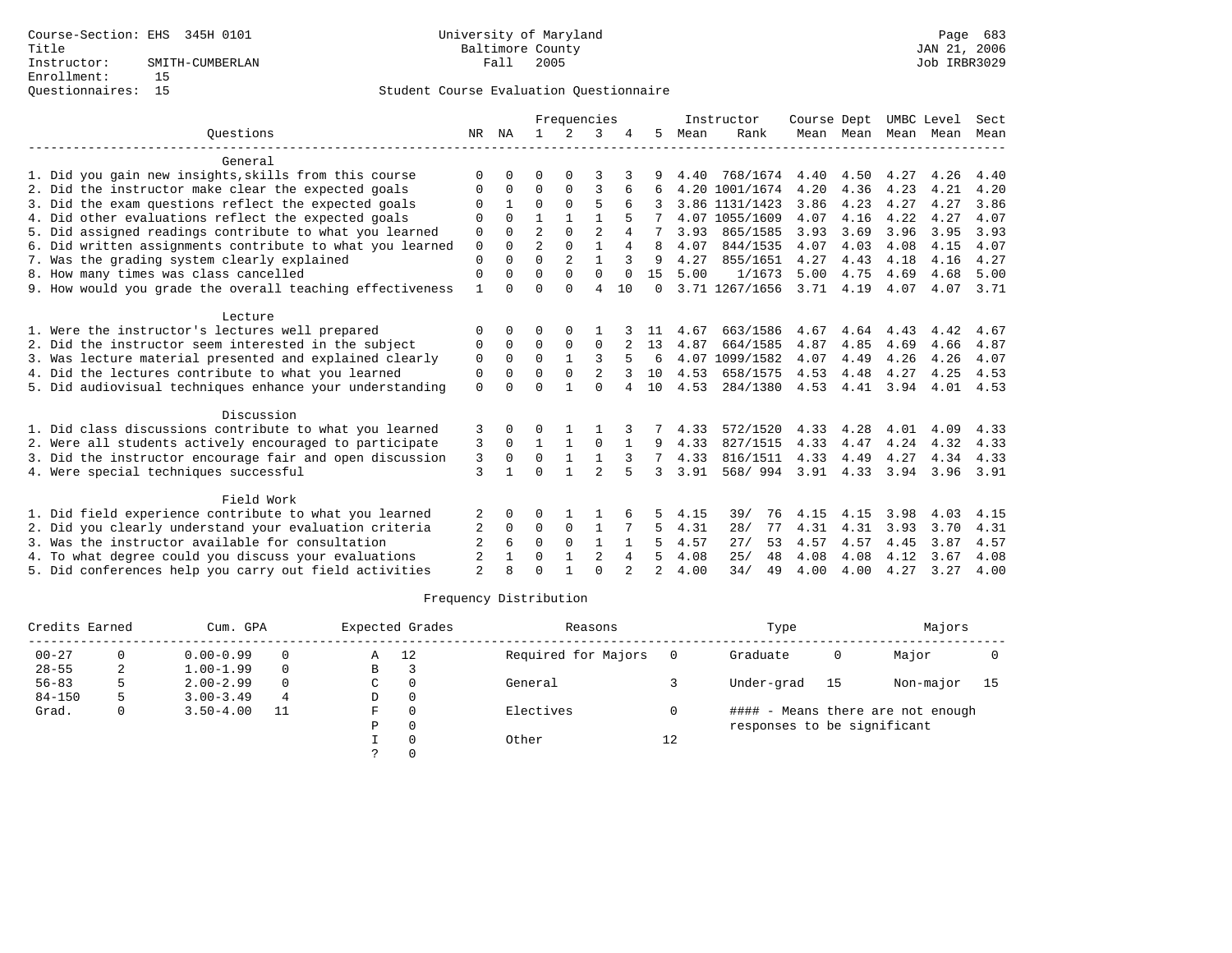|                                                           |                  |                      |                         |                         | Frequencies                |                          |                              |        | Instructor                          | Course Dept UMBC Level |                      |                     |              | Sect          |
|-----------------------------------------------------------|------------------|----------------------|-------------------------|-------------------------|----------------------------|--------------------------|------------------------------|--------|-------------------------------------|------------------------|----------------------|---------------------|--------------|---------------|
| Questions                                                 |                  | NR NA                | $\mathbf{1}$            | 2                       | 3                          | 4                        |                              | 5 Mean | Rank                                |                        |                      | Mean Mean Mean Mean |              | Mean          |
|                                                           |                  |                      |                         |                         |                            |                          |                              |        |                                     |                        |                      |                     |              |               |
| General                                                   |                  |                      |                         |                         |                            |                          |                              |        |                                     |                        |                      |                     |              |               |
| 1. Did you gain new insights, skills from this course     | 0                | $\Omega$             | $\Omega$                | $\Omega$                | $\Omega$                   | 6                        | 4                            | 4.40   | 768/1674                            | 4.40                   | 4.50                 | 4.27                | 4.26         | 4.40          |
| 2. Did the instructor make clear the expected goals       | $\Omega$         | $\Omega$             | $\Omega$                | $\Omega$                | $\mathbf{1}$               | 4                        | 5                            | 4.40   | 737/1674                            | 4.40                   | 4.36                 | 4.23                | 4.21         | 4.40          |
| 3. Did the exam questions reflect the expected goals      | 0                | 5                    | $\Omega$                | $\Omega$                | $\Omega$                   | 3                        | 2                            | 4.40   | 697/1423                            | 4.40                   | 4.23                 | 4.27                | 4.27         | 4.40          |
| 4. Did other evaluations reflect the expected goals       | 0                | $\mathbf 0$          | $\Omega$                | $\mathbf{0}$            | $\mathbf{1}$               | 5                        | 4                            | 4.30   | 786/1609                            | 4.30                   | 4.16                 | 4.22                | 4.27         | 4.30          |
| 5. Did assigned readings contribute to what you learned   | 0                | 0                    | $\overline{2}$          | $\mathbf 0$             | $\mathbf 0$                | 6                        | 2                            |        | 3.60 1164/1585                      | 3.60                   | 3.69                 | 3.96                | 3.95         | 3.60          |
| 6. Did written assignments contribute to what you learned | $\mathbf 0$      | $\mathbf 0$          | $\mathbf 0$             | $\mathbf{1}$            | 2                          | 3                        | $\overline{4}$               | 4.00   | 870/1535                            | 4.00                   | 4.03                 | 4.08                | 4.15         | 4.00          |
| 7. Was the grading system clearly explained               | 0<br>$\mathbf 0$ | $\Omega$<br>$\Omega$ | $\Omega$<br>$\Omega$    | $\Omega$<br>$\Omega$    | $\mathbf{1}$<br>$\Omega$   | $\mathbf{1}$<br>$\Omega$ | 8                            | 4.70   | 298/1651                            | 4.70                   | 4.43                 | 4.18                | 4.16         | 4.70          |
| 8. How many times was class cancelled                     | 3                | $\mathbf{1}$         | $\Omega$                | $\Omega$                | $\overline{2}$             | 3                        | 10<br>$\mathbf{1}$           | 5.00   | 1/1673<br>3.83 1177/1656            | 5.00<br>3.83           | 4.75<br>4.19         | 4.69<br>4.07        | 4.68<br>4.07 | 5.00<br>3.83  |
| 9. How would you grade the overall teaching effectiveness |                  |                      |                         |                         |                            |                          |                              |        |                                     |                        |                      |                     |              |               |
| Lecture                                                   |                  |                      |                         |                         |                            |                          |                              |        |                                     |                        |                      |                     |              |               |
| 1. Were the instructor's lectures well prepared           | 0                | $\mathbf 0$          | $\Omega$                | $\Omega$                | $\Omega$                   | 3                        |                              | 4.70   | 618/1586                            | 4.70                   | 4.64                 | 4.43                | 4.42         | 4.70          |
| 2. Did the instructor seem interested in the subject      | $\mathbf 0$      | $\mathbf 0$          | $\mathbf{1}$            | $\mathbf{0}$            | $\mathbf 0$                | 2                        | 7                            |        | 4.40 1309/1585                      | 4.40                   | 4.85                 | 4.69                | 4.66         | 4.40          |
| 3. Was lecture material presented and explained clearly   | $\mathsf 0$      | $\mathbf 0$          | $\mathsf 0$             | $\mathsf 0$             | $\mathbf 0$                | 2                        | 8                            | 4.80   | 246/1582                            | 4.80                   | 4.49                 | 4.26                | 4.26         | 4.80          |
| 4. Did the lectures contribute to what you learned        | $\mathbf 0$      | $\mathbf 0$          | $\mathbf 0$             | $\mathbf{0}$            | $\mathbf{1}$               | 3                        | 6                            | 4.50   | 692/1575                            | 4.50                   | 4.48                 | 4.27                | 4.25         | 4.50          |
| 5. Did audiovisual techniques enhance your understanding  | 1                | $\Omega$             | $\mathbf{1}$            | $\Omega$                | $\mathbf{1}$               | 4                        | 3                            | 3.89   | 810/1380                            | 3.89                   | 4.41                 | 3.94                | 4.01         | 3.89          |
|                                                           |                  |                      |                         |                         |                            |                          |                              |        |                                     |                        |                      |                     |              |               |
| Discussion                                                |                  |                      |                         |                         |                            |                          |                              |        |                                     |                        |                      |                     |              |               |
| 1. Did class discussions contribute to what you learned   | 1                | $\Omega$             | $\Omega$                | $\mathbf{1}$            | $\Omega$                   | 4                        | $\overline{4}$               | 4.22   | 673/1520                            | 4.22                   | 4.28                 | 4.01                | 4.09         | 4.22          |
| 2. Were all students actively encouraged to participate   | $\mathbf 1$      | $\mathbf 0$          | $\mathbf{1}$            | $\mathbf 0$             | $\mathbf 0$                | $\mathbf{1}$             | $7\overline{ }$              | 4.44   | 707/1515                            | 4.44                   | 4.47                 | 4.24                | 4.32         | 4.44          |
| 3. Did the instructor encourage fair and open discussion  | $\mathbf{1}$     | $\mathsf 0$          | $\mathsf 0$             | $\mathbf{0}$            | $\mathbf{1}$               | 3                        | 5                            | 4.44   | 707/1511                            | 4.44                   | 4.49                 | 4.27                | 4.34         | 4.44          |
| 4. Were special techniques successful                     | 2                | $\mathbf{1}$         | $\Omega$                | $\Omega$                | $\mathbf{1}$               | $\overline{2}$           | $4\overline{ }$              | 4.43   | 270/994                             | 4.43                   | 4.33                 | 3.94                | 3.96         | 4.43          |
|                                                           |                  |                      |                         |                         |                            |                          |                              |        |                                     |                        |                      |                     |              |               |
| Laboratory                                                |                  |                      |                         |                         |                            |                          |                              |        |                                     |                        |                      |                     |              |               |
| 1. Did the lab increase understanding of the material     | 9                | 0                    | 0                       | $\Omega$                | $\Omega$                   | $\Omega$                 | $\mathbf{1}$                 |        | $5.00$ ****/ 265                    | ****                   | 4.60                 | 4.23                | 4.26         | ****          |
| 2. Were you provided with adequate background information | 9                | $\mathbf 0$          | $\mathbf 0$             | $\mathbf{0}$            | $\mathbf 0$                | $\Omega$                 | 1                            |        | $5.00$ ****/ 278                    | ****                   | 4.00                 | 4.19                | 4.24         | ****          |
| 3. Were necessary materials available for lab activities  | 9                | 0                    | 0                       | 0                       | 0                          | $\Omega$                 | $\mathbf{1}$                 |        | $5.00$ ****/ 260                    | ****                   | 4.50                 | 4.46                | 4.49         | $***$         |
| 4. Did the lab instructor provide assistance              | 9                | $\mathbf 0$          | $\mathbf 0$<br>$\Omega$ | $\mathbf{0}$            | $\mathbf 0$                | $\Omega$                 | $\mathbf{1}$                 |        | $5.00$ ****/ 259                    | $***$ * * *            | 4.30                 | 4.33                | 4.33         | ****<br>$***$ |
| 5. Were requirements for lab reports clearly specified    | 9                | $\Omega$             |                         | $\Omega$                | $\Omega$                   | $\Omega$                 | $\mathbf{1}$                 |        | $5.00$ ****/ 233                    | $***$ * * *            | 4.25                 | 4.20                | 4.18         |               |
| Seminar                                                   |                  |                      |                         |                         |                            |                          |                              |        |                                     |                        |                      |                     |              |               |
| 1. Were assigned topics relevant to the announced theme   | 9                | $\mathbf 0$          | $\mathbf 0$             | $\mathbf 0$             | $\Omega$                   | 0                        | 1                            |        | $5.00$ ****/ 103                    | ****                   | 5.00                 | 4.41                | 4.10         | ****          |
| 2. Was the instructor available for individual attention  | 9                | 0                    | $\mathbf 0$             | $\mathbf 0$             | $\mathbf 0$                | $\Omega$                 | $\mathbf{1}$                 | 5.00   | $***/$ 101                          | ****                   | ****                 | 4.48                | 4.30         | ****          |
| 3. Did research projects contribute to what you learned   | 9                | $\mathbf 0$          | $\mathbf 0$             | $\mathbf{0}$            | $\mathbf 0$                | $\Omega$                 | $\mathbf{1}$                 |        | $5.00$ ****/<br>95                  | ****                   | $***$ * * *          | 4.31                | 3.91         | ****          |
| 4. Did presentations contribute to what you learned       | 9                | $\Omega$             | $\mathbf 0$             | $\Omega$                | $\Omega$                   | $\Omega$                 | 1                            | 5.00   | $***$ /<br>99                       | ****                   | 5.00                 | 4.39                | 4.29         | $***$ * * *   |
| 5. Were criteria for grading made clear                   | 9                | $\Omega$             | $\Omega$                | $\Omega$                | $\Omega$                   | $\Omega$                 | $\mathbf{1}$                 |        | $5.00$ ****/<br>97                  | $***$ * * *            | 5.00                 | 4.14                | 3.48         | ****          |
|                                                           |                  |                      |                         |                         |                            |                          |                              |        |                                     |                        |                      |                     |              |               |
| Field Work                                                |                  |                      |                         |                         |                            |                          |                              |        |                                     |                        |                      |                     |              |               |
| 1. Did field experience contribute to what you learned    | 9                | 0                    | 0                       | 0                       | $\mathbf 0$                | $\Omega$                 | $\mathbf{1}$                 |        | $5.00$ ****/<br>76                  | ****                   | 4.15                 | 3.98                | 4.03         | * * * *       |
| 2. Did you clearly understand your evaluation criteria    | 9                | $\mathbf 0$          | $\mathbf 0$             | $\mathbf 0$             | $\mathbf 0$                | $\Omega$                 | $\mathbf{1}$                 | 5.00   | 77<br>$***$ /                       | ****                   | 4.31                 | 3.93                | 3.70         | ****          |
| 3. Was the instructor available for consultation          | 9                | $\mathbf 0$          | $\mathbf 0$             | $\mathbf{0}$            | $\mathbf 0$                | $\Omega$                 | $\mathbf{1}$                 |        | $5.00$ ****/<br>53                  | ****                   | 4.57                 | 4.45                | 3.87         | $***$         |
| 4. To what degree could you discuss your evaluations      | 9                | $\mathbf 0$          | $\mathbf 0$             | $\mathbf 0$             | $\mathbf 0$                | $\mathbf 0$              | $\mathbf{1}$                 |        | $5.00$ ****/<br>48                  | $***$ * * *            | 4.08                 | 4.12                | 3.67         | $***$         |
| 5. Did conferences help you carry out field activities    | 9                | $\Omega$             | $\Omega$                | $\Omega$                | $\Omega$                   | $\Omega$                 | $\mathbf{1}$                 | 5.00   | $***/$<br>49                        | $***$ * * *            | 4.00                 | 4.27                | 3.27         | $***$         |
|                                                           |                  |                      |                         |                         |                            |                          |                              |        |                                     |                        |                      |                     |              |               |
| Self Paced                                                |                  |                      |                         |                         |                            |                          |                              |        |                                     |                        |                      |                     |              |               |
| 1. Did self-paced system contribute to what you learned   | 9                | 0                    | 0                       | $\mathbf 0$             | 0                          | $\Omega$                 | 1.                           |        | $5.00$ ****/<br>61                  | ****                   | ****                 | 4.09                | 3.20         | ****          |
| 2. Did study questions make clear the expected goal       | 9                | $\Omega$             | $\mathbf 0$             | $\mathbf 0$             | $\mathbf 0$                | $\Omega$                 | $\mathbf{1}$                 | 5.00   | $***$ /<br>52                       | ****<br>****           | $***$ *<br>$* * * *$ | 4.26                | 3.50         | ****<br>****  |
| 3. Were your contacts with the instructor helpful         | 9                | $\mathsf 0$          | $\mathbf 0$             | $\mathbf 0$             | $\mathbf 0$<br>$\mathbf 0$ | $\mathbf 0$              | 1                            | 5.00   | 50<br>$***/$                        | ****                   | ****                 | 4.44                | 3.82         | ****          |
| 4. Was the feedback/tutoring by proctors helpful          | 9<br>9           | 0<br>$\Omega$        | $\mathsf 0$<br>$\Omega$ | $\mathbf 0$<br>$\Omega$ | $\Omega$                   | $\Omega$<br>$\Omega$     | $\mathbf{1}$<br>$\mathbf{1}$ | 5.00   | $***$ /<br>35<br>$5.00$ ****/<br>31 | ****                   | $***$ *              | 4.36<br>4.34        | 3.29<br>4.29 | ****          |
| 5. Were there enough proctors for all the students        |                  |                      |                         |                         |                            |                          |                              |        |                                     |                        |                      |                     |              |               |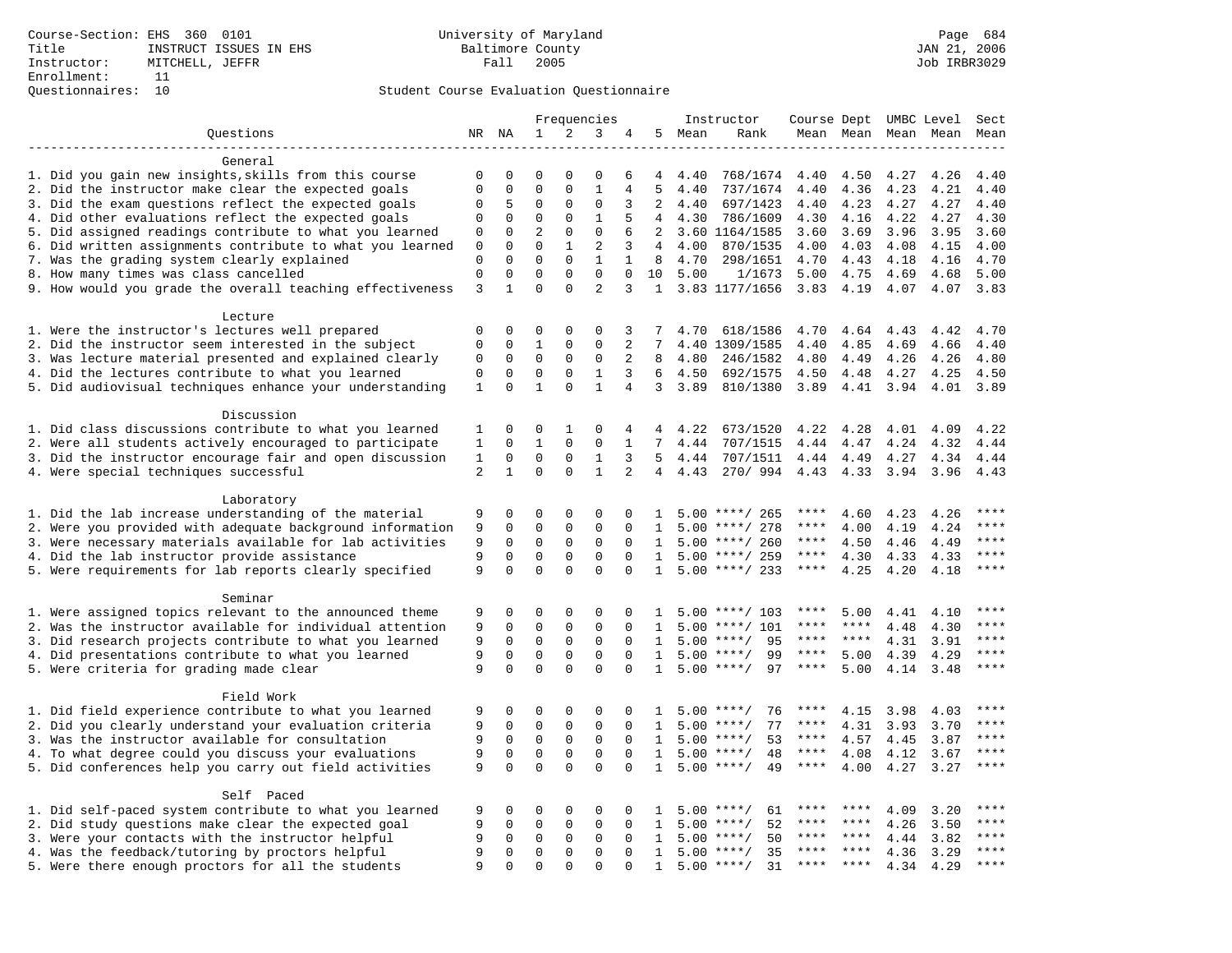| Course-Section: EHS 360 0101 |                        | University of Maryland                  | Page 684     |
|------------------------------|------------------------|-----------------------------------------|--------------|
| Title                        | INSTRUCT ISSUES IN EHS | Baltimore County                        | JAN 21, 2006 |
| Instructor:                  | MITCHELL, JEFFR        | 2005<br>Fall                            | Job IRBR3029 |
| Enrollment:                  |                        |                                         |              |
| Ouestionnaires: 10           |                        | Student Course Evaluation Ouestionnaire |              |

|            | Credits Earned<br>Cum. GPA |               |  | Expected Grades |          | Reasons             | Type                        | Majors |                                   |                          |
|------------|----------------------------|---------------|--|-----------------|----------|---------------------|-----------------------------|--------|-----------------------------------|--------------------------|
| $00 - 27$  |                            | $0.00 - 0.99$ |  | Α               |          | Required for Majors | Graduate                    | 0      | Major                             |                          |
| $28 - 55$  |                            | $1.00 - 1.99$ |  | В               | 0        |                     |                             |        |                                   |                          |
| $56 - 83$  | $\Omega$                   | $2.00 - 2.99$ |  | C               |          | General             | Under-grad                  | 10     | Non-major                         | $\overline{\phantom{a}}$ |
| $84 - 150$ | $\Omega$                   | $3.00 - 3.49$ |  | D               | $\Omega$ |                     |                             |        |                                   |                          |
| Grad.      | 0                          | $3.50 - 4.00$ |  | F               | $\Omega$ | Electives           |                             |        | #### - Means there are not enough |                          |
|            |                            |               |  | Ρ               | $\Omega$ |                     | responses to be significant |        |                                   |                          |
|            |                            |               |  |                 | $\Omega$ | Other               |                             |        |                                   |                          |
|            |                            |               |  |                 | $\Omega$ |                     |                             |        |                                   |                          |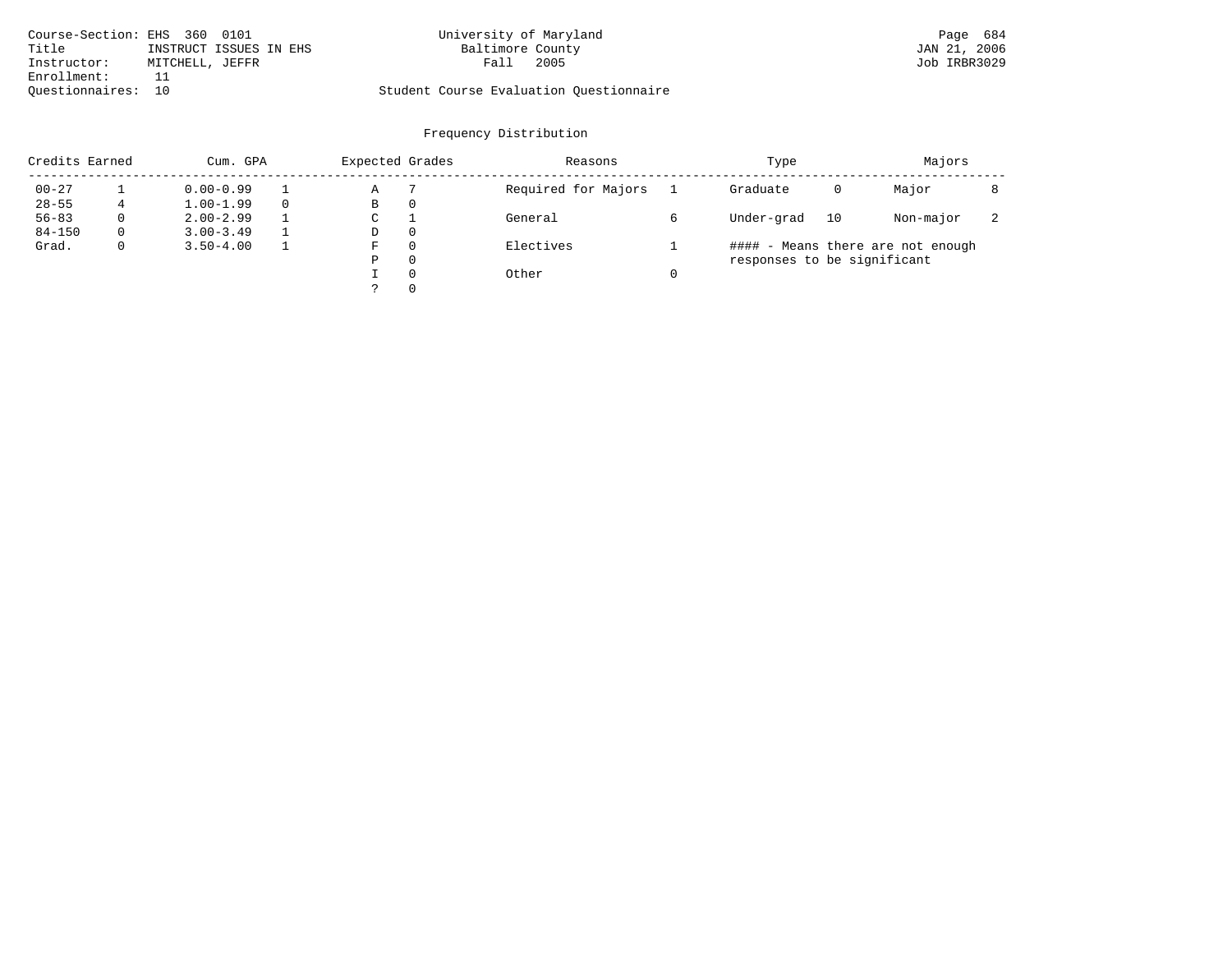### Questionnaires: 21 Student Course Evaluation Questionnaire

|                                                           |                |          | Frequencies |                | Instructor   |    | Course Dept |      | UMBC Level     |      | Sect      |      |      |      |
|-----------------------------------------------------------|----------------|----------|-------------|----------------|--------------|----|-------------|------|----------------|------|-----------|------|------|------|
| Ouestions                                                 | NR             | ΝA       |             |                | 3            | 4  | 5.          | Mean | Rank           |      | Mean Mean | Mean | Mean | Mean |
| General                                                   |                |          |             |                |              |    |             |      |                |      |           |      |      |      |
| 1. Did you gain new insights, skills from this course     |                | $\Omega$ | U           |                |              |    |             |      | 4.20 1026/1674 | 4.20 | 4.50      | 4.27 | 4.42 | 4.20 |
| 2. Did the instructor make clear the expected goals       |                | $\Omega$ | $\Omega$    | $\Omega$       |              | 11 |             | 4.25 | 931/1674       | 4.25 | 4.36      | 4.23 | 4.31 | 4.25 |
| 3. Did the exam questions reflect the expected goals      |                | $\Omega$ | $\Omega$    | $\Omega$       |              | 9  | 10          | 4.45 | 648/1423       | 4.45 | 4.23      | 4.27 | 4.34 | 4.45 |
| 4. Did other evaluations reflect the expected goals       |                | $\Omega$ | 0           | $\Omega$       |              |    | 10          | 4.35 | 715/1609       | 4.35 | 4.16      | 4.22 | 4.30 | 4.35 |
| 5. Did assigned readings contribute to what you learned   |                | $\Omega$ |             | $\mathfrak{D}$ | 6            |    |             |      | 3.15 1404/1585 | 3.15 | 3.69      | 3.96 | 4.01 | 3.15 |
| 6. Did written assignments contribute to what you learned | $\mathbf{1}$   | $\Omega$ |             |                |              |    | б.          | 3.95 | 946/1535       | 3.95 | 4.03      | 4.08 | 4.18 | 3.95 |
| 7. Was the grading system clearly explained               |                | $\Omega$ | U           | $\Omega$       |              |    | 11          | 4.40 | 673/1651       | 4.40 | 4.43      | 4.18 | 4.23 | 4.40 |
| 8. How many times was class cancelled                     |                | $\Omega$ | $\Omega$    | $\Omega$       |              |    | 12          |      | 4.55 1169/1673 | 4.55 | 4.75      | 4.69 | 4.67 | 4.55 |
| 9. How would you grade the overall teaching effectiveness | 2              | $\cap$   |             | $\cap$         |              | 12 | 4           | 4.05 | 924/1656       | 4.05 | 4.19      | 4.07 | 4.19 | 4.05 |
| Lecture                                                   |                |          |             |                |              |    |             |      |                |      |           |      |      |      |
| 1. Were the instructor's lectures well prepared           |                |          |             | $\Omega$       |              |    | 14          | 4.65 | 678/1586       | 4.65 | 4.64      | 4.43 | 4.46 | 4.65 |
| 2. Did the instructor seem interested in the subject      |                | $\Omega$ | $\Omega$    | $\Omega$       | $\Omega$     |    | 18          | 4.90 | 567/1585       | 4.90 | 4.85      | 4.69 | 4.76 | 4.90 |
| 3. Was lecture material presented and explained clearly   |                | $\Omega$ | $\Omega$    |                |              | 8  | 10          | 4.35 | 829/1582       | 4.35 | 4.49      | 4.26 | 4.31 | 4.35 |
| 4. Did the lectures contribute to what you learned        |                | $\Omega$ | U           | $\Omega$       |              | 9  | 10          | 4.45 | 768/1575       | 4.45 | 4.48      | 4.27 | 4.35 | 4.45 |
| 5. Did audiovisual techniques enhance your understanding  | $\overline{2}$ | 1 O      |             |                |              |    | ц           | 3.89 | 810/1380       | 3.89 | 4.41      | 3.94 | 4.04 | 3.89 |
| Discussion                                                |                |          |             |                |              |    |             |      |                |      |           |      |      |      |
| 1. Did class discussions contribute to what you learned   | 10             | $\Omega$ | U           | $\Omega$       |              |    |             | 4.45 | 454/1520       | 4.45 | 4.28      | 4.01 | 4.18 | 4.45 |
| 2. Were all students actively encouraged to participate   | 10             | $\Omega$ | 0           | $\mathbf 0$    | 2            |    |             | 4.45 | 694/1515       | 4.45 | 4.47      | 4.24 | 4.40 | 4.45 |
| 3. Did the instructor encourage fair and open discussion  | 10             |          | U           | $\Omega$       | <sup>0</sup> |    |             | 4.64 | 535/1511       | 4.64 | 4.49      | 4.27 | 4.45 | 4.64 |
| 4. Were special techniques successful                     | 10             |          |             |                |              |    |             | 4.14 | 420/994        | 4.14 | 4.33      | 3.94 | 4.19 | 4.14 |

| Credits Earned |   | Cum. GPA      |   |               | Expected Grades | Reasons             |    | Type                        | Majors |                                   |                          |
|----------------|---|---------------|---|---------------|-----------------|---------------------|----|-----------------------------|--------|-----------------------------------|--------------------------|
| $00 - 27$      | 0 | $0.00 - 0.99$ |   | A             | - 11            | Required for Majors |    | Graduate                    | 0      | Major                             | 19                       |
| $28 - 55$      | 0 | $1.00 - 1.99$ |   | В             | 9               |                     |    |                             |        |                                   |                          |
| $56 - 83$      | 0 | $2.00 - 2.99$ | 0 | $\sim$<br>◡   | 0               | General             |    | Under-grad                  | 21     | Non-major                         | $\overline{\phantom{a}}$ |
| $84 - 150$     | 8 | $3.00 - 3.49$ | 8 | D             | 0               |                     |    |                             |        |                                   |                          |
| Grad.          | 0 | $3.50 - 4.00$ | 4 | F             | 0               | Electives           |    |                             |        | #### - Means there are not enough |                          |
|                |   |               |   | Ρ             | 0               |                     |    | responses to be significant |        |                                   |                          |
|                |   |               |   |               | 0               | Other               | 20 |                             |        |                                   |                          |
|                |   |               |   | $\mathcal{L}$ |                 |                     |    |                             |        |                                   |                          |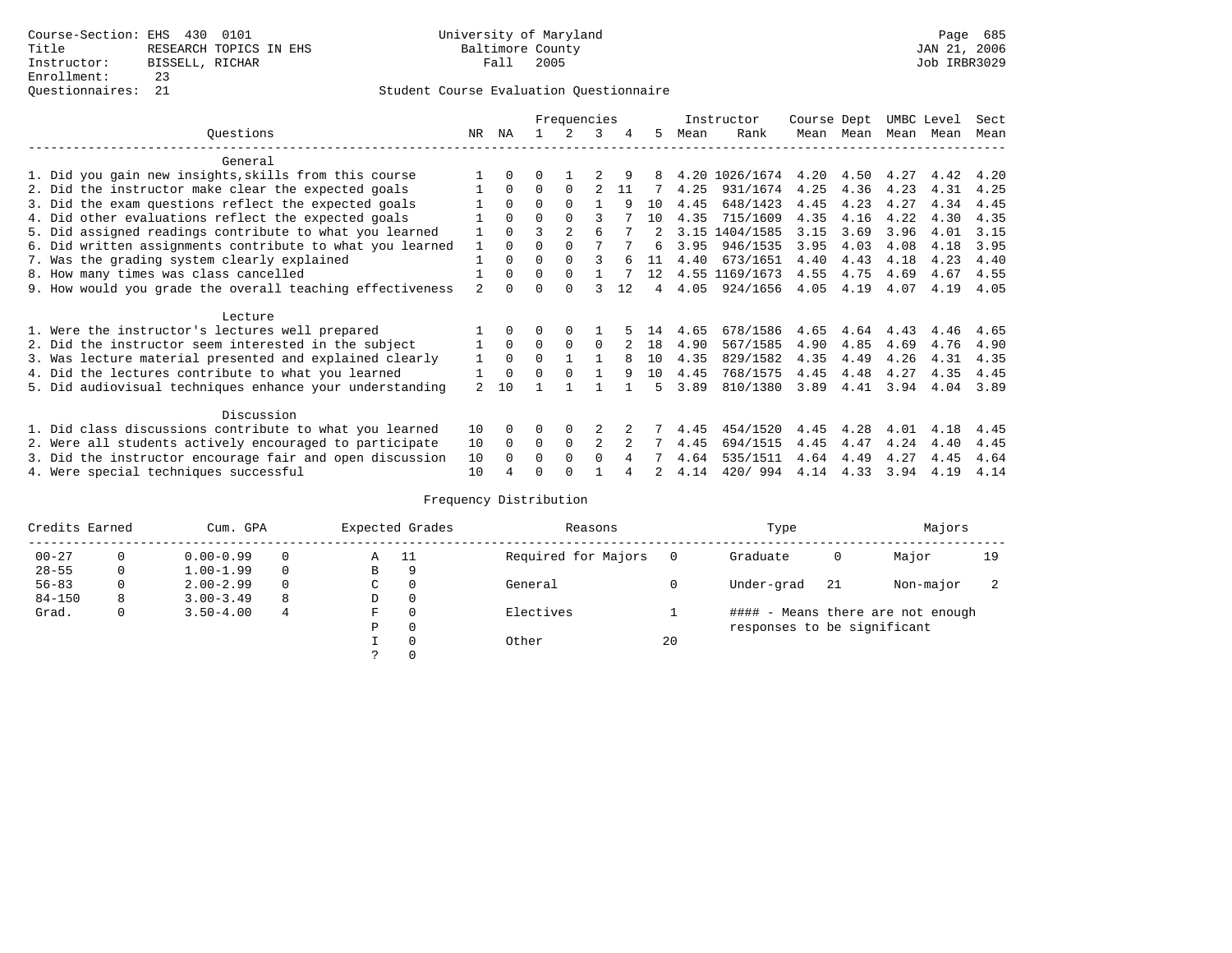### Questionnaires: 20 Student Course Evaluation Questionnaire

|                                                           |                |          | Frequencies    |                | Instructor |        | Course Dept |      | UMBC Level     |      | Sect      |      |      |      |
|-----------------------------------------------------------|----------------|----------|----------------|----------------|------------|--------|-------------|------|----------------|------|-----------|------|------|------|
| Ouestions                                                 | NR.            | ΝA       |                |                | 3          | 4      | 5.          | Mean | Rank           |      | Mean Mean | Mean | Mean | Mean |
| General                                                   |                |          |                |                |            |        |             |      |                |      |           |      |      |      |
| 1. Did you gain new insights, skills from this course     |                | $\Omega$ |                | $\Omega$       |            |        | 13          | 4.32 | 878/1674       | 4.32 | 4.50      | 4.27 | 4.42 | 4.32 |
| 2. Did the instructor make clear the expected goals       |                | $\Omega$ | $\mathfrak{D}$ | $\Omega$       |            |        | 10          |      | 4.16 1035/1674 | 4.16 | 4.36      | 4.23 | 4.31 | 4.16 |
| 3. Did the exam questions reflect the expected goals      |                | $\Omega$ | $\mathfrak{D}$ |                |            |        |             |      | 3.84 1135/1423 | 3.84 | 4.23      | 4.27 | 4.34 | 3.84 |
| 4. Did other evaluations reflect the expected goals       |                | $\Omega$ |                |                |            | 9      | 6           |      | 3.95 1172/1609 | 3.95 | 4.16      | 4.22 | 4.30 | 3.95 |
| 5. Did assigned readings contribute to what you learned   |                |          | $\mathfrak{D}$ | $\mathfrak{D}$ |            |        |             |      | 3.78 1032/1585 | 3.78 | 3.69      | 3.96 | 4.01 | 3.78 |
| 6. Did written assignments contribute to what you learned | $\mathbf{1}$   | $\cap$   |                |                |            | 9      | б.          |      | 3.89 1030/1535 | 3.89 | 4.03      | 4.08 | 4.18 | 3.89 |
| 7. Was the grading system clearly explained               |                |          |                | $\Omega$       |            |        | 6           |      | 4.00 1097/1651 | 4.00 | 4.43      | 4.18 | 4.23 | 4.00 |
| 8. How many times was class cancelled                     |                | $\Omega$ | $\Omega$       | $\Omega$       | $\Omega$   | $\cap$ | 19          | 5.00 | 1/1673         | 5.00 | 4.75      | 4.69 | 4.67 | 5.00 |
| 9. How would you grade the overall teaching effectiveness | 4              |          |                | $\cap$         |            |        | 5           | 4.00 | 955/1656       | 4.00 | 4.19      | 4.07 | 4.19 | 4.00 |
| Lecture                                                   |                |          |                |                |            |        |             |      |                |      |           |      |      |      |
| 1. Were the instructor's lectures well prepared           |                |          |                |                |            |        |             |      | 4.33 1074/1586 | 4.33 | 4.64      | 4.43 | 4.46 | 4.33 |
| 2. Did the instructor seem interested in the subject      | 2              | $\Omega$ | $\Omega$       | $\Omega$       |            |        | 15          | 4.78 | 874/1585       | 4.78 | 4.85      | 4.69 | 4.76 | 4.78 |
| 3. Was lecture material presented and explained clearly   | 2              | $\Omega$ | $\Omega$       |                |            |        |             |      | 4.06 1104/1582 | 4.06 | 4.49      | 4.26 | 4.31 | 4.06 |
| 4. Did the lectures contribute to what you learned        |                | $\Omega$ | $\mathfrak{D}$ |                |            |        | 10          |      | 4.11 1090/1575 | 4.11 | 4.48      | 4.27 | 4.35 | 4.11 |
| 5. Did audiovisual techniques enhance your understanding  | $\overline{a}$ |          |                |                |            |        | 8           | 4.17 | 567/1380       | 4.17 | 4.41      | 3.94 | 4.04 | 4.17 |
| Discussion                                                |                |          |                |                |            |        |             |      |                |      |           |      |      |      |
| 1. Did class discussions contribute to what you learned   | 12             | 0        | 0              | $\Omega$       |            |        |             | 4.25 | 645/1520       | 4.25 | 4.28      | 4.01 | 4.18 | 4.25 |
| 2. Were all students actively encouraged to participate   | 12             | $\Omega$ | $\Omega$       | $\Omega$       |            |        | 4           | 4.38 | 788/1515       | 4.38 | 4.47      | 4.24 | 4.40 | 4.38 |
| 3. Did the instructor encourage fair and open discussion  | 12             |          | O              | $\Omega$       |            |        |             | 4.50 | 642/1511       | 4.50 | 4.49      | 4.27 | 4.45 | 4.50 |
| 4. Were special techniques successful                     | 12             |          |                |                |            |        |             | 4.25 | 360/994        | 4.25 | 4.33      | 3.94 | 4.19 | 4.25 |

| Credits Earned |   | Cum. GPA      |    |               | Expected Grades | Reasons             |    | Type                        | Majors |                                   |    |
|----------------|---|---------------|----|---------------|-----------------|---------------------|----|-----------------------------|--------|-----------------------------------|----|
| $00 - 27$      | 0 | $0.00 - 0.99$ |    | A             | - 11            | Required for Majors |    | Graduate                    | 0      | Major                             | 17 |
| $28 - 55$      | 0 | $1.00 - 1.99$ |    | В             |                 |                     |    |                             |        |                                   |    |
| $56 - 83$      |   | $2.00 - 2.99$ |    | $\sim$<br>◡   |                 | General             |    | Under-grad                  | 20     | Non-major                         |    |
| $84 - 150$     | 9 | $3.00 - 3.49$ | 10 | D             | 0               |                     |    |                             |        |                                   |    |
| Grad.          | 0 | $3.50 - 4.00$ | -2 | F             | 0               | Electives           |    |                             |        | #### - Means there are not enough |    |
|                |   |               |    | Ρ             | 0               |                     |    | responses to be significant |        |                                   |    |
|                |   |               |    |               | 0               | Other               | 16 |                             |        |                                   |    |
|                |   |               |    | $\mathcal{L}$ |                 |                     |    |                             |        |                                   |    |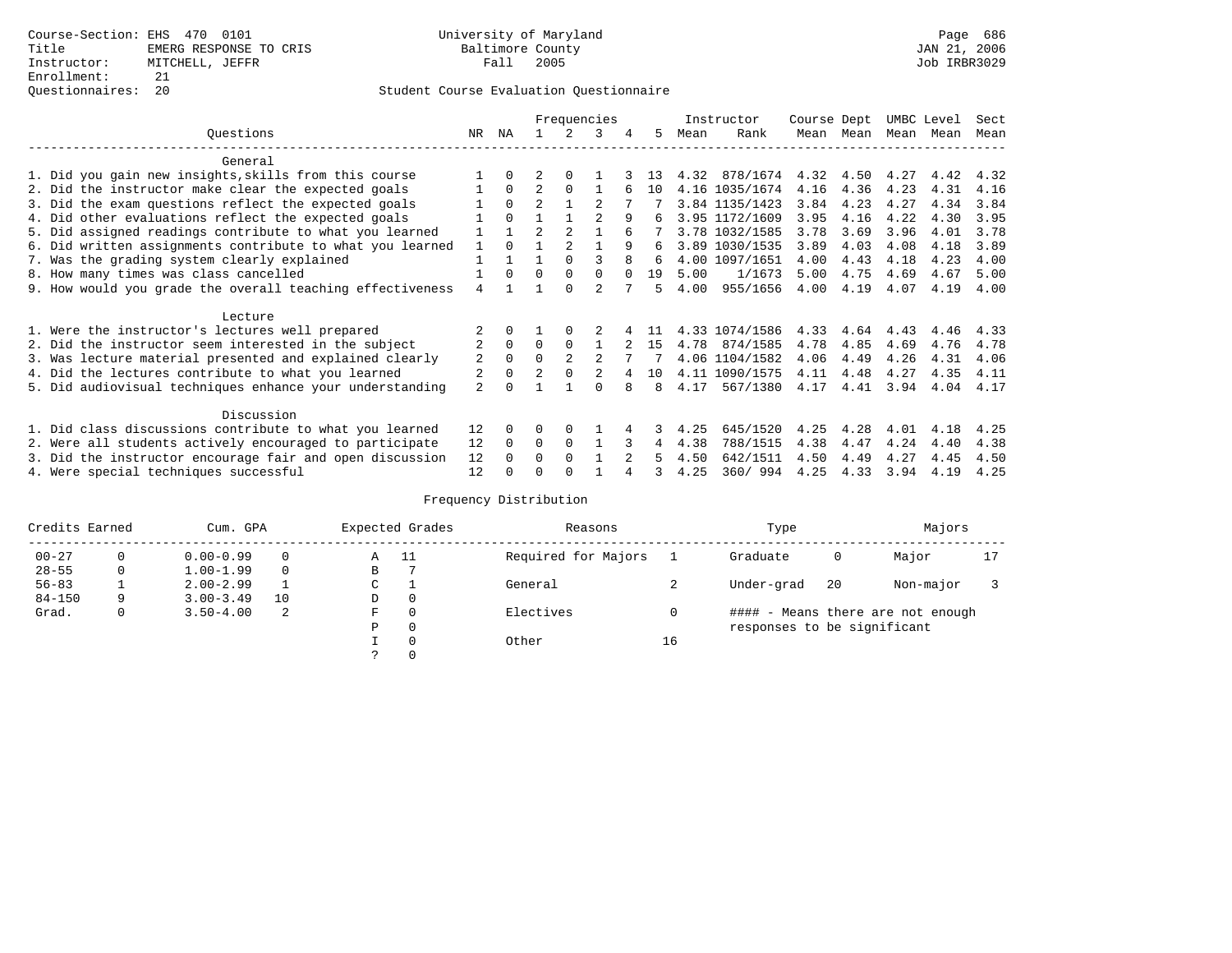|                                                           |             |                |          |          | Frequencies |          |    |      | Instructor     | Course Dept |           | UMBC Level |      | Sect |
|-----------------------------------------------------------|-------------|----------------|----------|----------|-------------|----------|----|------|----------------|-------------|-----------|------------|------|------|
| Ouestions                                                 | NR.         | ΝA             |          |          | 3           | 4        | 5. | Mean | Rank           |             | Mean Mean | Mean       | Mean | Mean |
| General                                                   |             |                |          |          |             |          |    |      |                |             |           |            |      |      |
| 1. Did you gain new insights, skills from this course     |             | $\Omega$       | 0        | $\Omega$ | 0           |          |    | 4.90 | 148/1674       | 4.90        | 4.50      | 4.27       | 4.42 | 4.90 |
| 2. Did the instructor make clear the expected goals       | O           | $\Omega$       | $\Omega$ | $\Omega$ | $\Omega$    | 4        | 6  | 4.60 | 460/1674       | 4.60        | 4.36      | 4.23       | 4.31 | 4.60 |
| 3. Did the exam questions reflect the expected goals      |             | $\Omega$       | $\Omega$ | $\Omega$ | $\Omega$    | 4        | б. | 4.60 | 459/1423       | 4.60        | 4.23      | 4.27       | 4.34 | 4.60 |
| 4. Did other evaluations reflect the expected goals       | O           | $\Omega$       | $\Omega$ | $\Omega$ | $\Omega$    |          |    | 4.70 | 282/1609       | 4.70        | 4.16      | 4.22       | 4.30 | 4.70 |
| 5. Did assigned readings contribute to what you learned   | $\mathbf 0$ | $\Omega$       | $\Omega$ | $\Omega$ | 4           |          | 3  | 3.90 | 907/1585       | 3.90        | 3.69      | 3.96       | 4.01 | 3.90 |
| 6. Did written assignments contribute to what you learned | $\mathbf 0$ | $\overline{4}$ | $\Omega$ | $\Omega$ |             |          | 3  | 4.33 | 578/1535       | 4.33        | 4.03      | 4.08       | 4.18 | 4.33 |
| 7. Was the grading system clearly explained               | $\Omega$    | $\Omega$       | 0        | $\Omega$ | $\Omega$    |          | 6  | 4.60 | 393/1651       | 4.60        | 4.43      | 4.18       | 4.23 | 4.60 |
| 8. How many times was class cancelled                     | 0           | $\Omega$       | $\Omega$ | $\Omega$ | $\Omega$    | 6        | 4  |      | 4.40 1311/1673 | 4.40        | 4.75      | 4.69       | 4.67 | 4.40 |
| 9. How would you grade the overall teaching effectiveness | $\Omega$    | <sup>n</sup>   | ∩        |          | U           |          | б. | 4.60 | 310/1656       | 4.60        | 4.19      | 4.07       | 4.19 | 4.60 |
| Lecture                                                   |             |                |          |          |             |          |    |      |                |             |           |            |      |      |
| 1. Were the instructor's lectures well prepared           |             |                |          | $\Omega$ | $\Omega$    |          |    | 4.89 | 249/1586       | 4.89        | 4.64      | 4.43       | 4.46 | 4.89 |
| 2. Did the instructor seem interested in the subject      |             | $\Omega$       | $\Omega$ | $\Omega$ | $\Omega$    | $\Omega$ | 9  | 5.00 | 1/1585         | 5.00        | 4.85      | 4.69       | 4.76 | 5.00 |
| 3. Was lecture material presented and explained clearly   | 1           | $\Omega$       | $\Omega$ | $\Omega$ | $\Omega$    |          | 6  | 4.67 | 438/1582       | 4.67        | 4.49      | 4.26       | 4.31 | 4.67 |
| 4. Did the lectures contribute to what you learned        | 0           | $\Omega$       | $\Omega$ | $\Omega$ | $\Omega$    |          |    | 4.70 | 453/1575       | 4.70        | 4.48      | 4.27       | 4.35 | 4.70 |
| 5. Did audiovisual techniques enhance your understanding  | $\Omega$    |                |          | ∩        | $\cap$      |          |    | 4.78 | 131/1380       | 4.78        | 4.41      | 3.94       | 4.04 | 4.78 |
| Discussion                                                |             |                |          |          |             |          |    |      |                |             |           |            |      |      |
| 1. Did class discussions contribute to what you learned   | 5           | 0              | 0        | $\Omega$ | $\Omega$    |          |    | 4.80 | 191/1520       | 4.80        | 4.28      | 4.01       | 4.18 | 4.80 |
| 2. Were all students actively encouraged to participate   | 5           | $\Omega$       | $\Omega$ | $\Omega$ | $\Omega$    |          | 4  | 4.80 | 325/1515       | 4.80        | 4.47      | 4.24       | 4.40 | 4.80 |
| 3. Did the instructor encourage fair and open discussion  | 5           | $\Omega$       | 0        | $\Omega$ | $\Omega$    |          |    | 4.80 | 358/1511       | 4.80        | 4.49      | 4.27       | 4.45 | 4.80 |
| 4. Were special techniques successful                     | 5           |                |          |          |             |          |    | 5.00 | 1/994          | 5.00        | 4.33      | 3.94       | 4.19 | 5.00 |

| Credits Earned<br>Cum. GPA |   |               |    | Expected Grades |          | Reasons             |    | Type                        | Majors |                                   |  |
|----------------------------|---|---------------|----|-----------------|----------|---------------------|----|-----------------------------|--------|-----------------------------------|--|
| $00 - 27$                  | 0 | $0.00 - 0.99$ |    | Α               | 4        | Required for Majors |    | Graduate                    | 0      | Major                             |  |
| $28 - 55$                  |   | $1.00 - 1.99$ |    | B               | 3        |                     |    |                             |        |                                   |  |
| $56 - 83$                  | 2 | $2.00 - 2.99$ |    | C               | 0        | General             |    | Under-grad                  | 10     | Non-major                         |  |
| $84 - 150$                 |   | $3.00 - 3.49$ | .5 | D               | 0        |                     |    |                             |        |                                   |  |
| Grad.                      | 0 | $3.50 - 4.00$ |    | F               | 0        | Electives           |    |                             |        | #### - Means there are not enough |  |
|                            |   |               |    | Ρ               | 0        |                     |    | responses to be significant |        |                                   |  |
|                            |   |               |    |                 | $\Omega$ | Other               | 10 |                             |        |                                   |  |
|                            |   |               |    |                 | 2        |                     |    |                             |        |                                   |  |